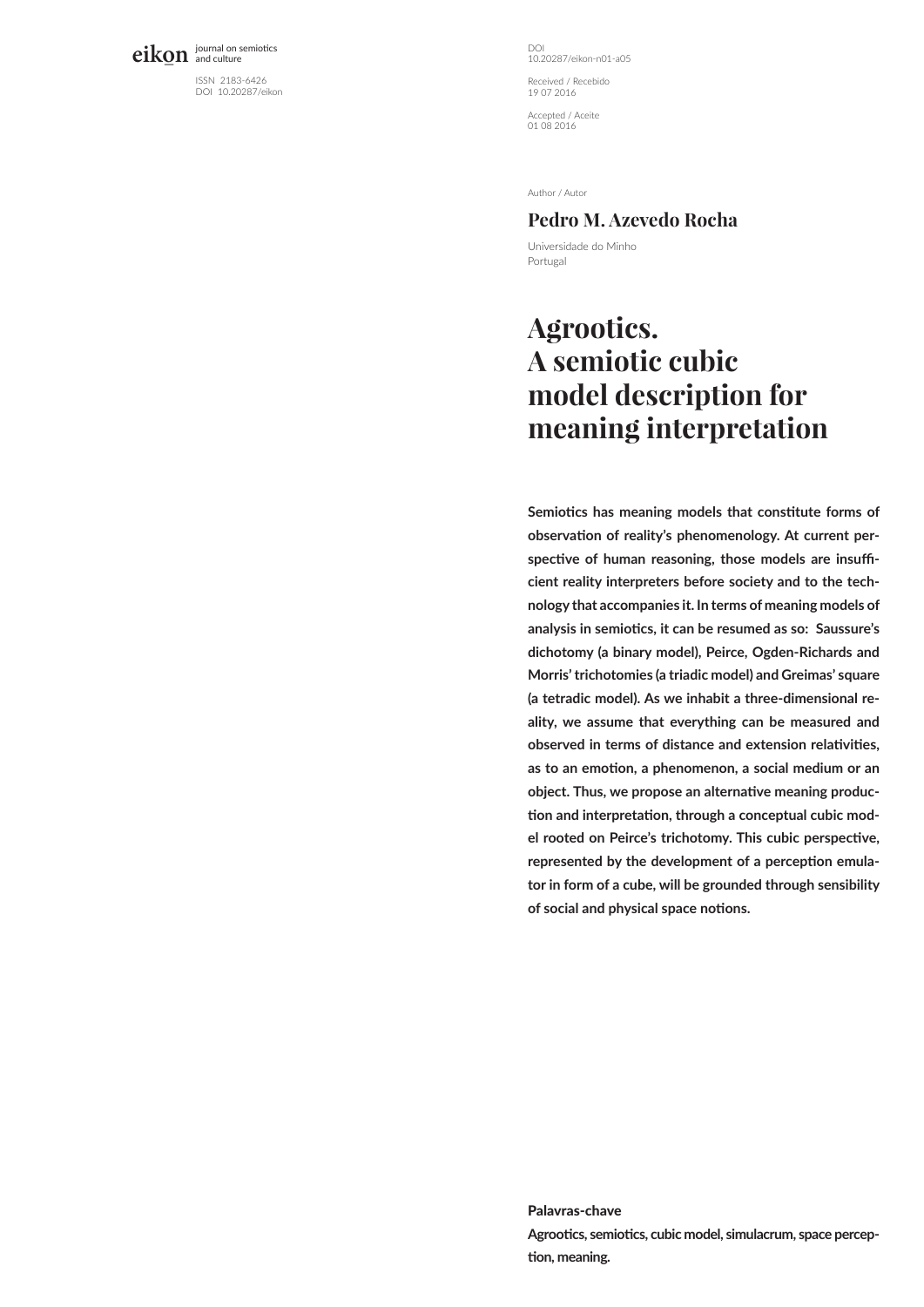#### **1. Introduction**

Semiotics has meaning models that constitute forms of observation of reality´s phenomenology. By the presented perspective of human reasoning, those models are insufficient reality interpreters before society and the technology that accompanies it. In terms of meaning models of analysis in semiotics, it can be resumed as so: Saussure's dichotomy (a binary model), Peirce, Ogden-Richards and Morris' trichotomies (a triadic model) and the Greimas' square (a tetradic model). This study will introduce the basis for an alternative meaning production and interpretation, through a conceptual cubic model rooted on Peirce's trichotomy. This cubic perspective, represented by the development of a perception emulator in the form of a cube, will be grounded in the sensibility of space social and physical notions. As we inhabit a three-dimensional reality, we assume that everything can be measured and observed in terms of distance and extension relativities, as to an emotion, a phenomenon, a social medium or an object. In any case, there always will be implicit an idea of spatial relationship of something to something. With the objective of researching another process of the meaning interpretation, we provide an imagetic reasoning conveyor relating philosophical, physical and digital reality construction in its augmented or simple form.

#### **2. Dimensions sensibilities**

For being part of a three-dimensional environment, three variables, which define three axes, are implied. And those we indicate has the event, space and time. Because their accountability it's required, we will develop and justify their aspects of importance, namely time and space. Time can be considered the mental perception outcome from the perceived change between each object relative references. By Kant's perspective and his transcendental idealism, the way we perceive depends on the intuition we apprehend from objects, considering time a sensitivity, not an object, but a change of relationship perception between objects. In Kant's own words, "sensations are the products of our sensibility, and space and time are the forms of our sensibility." (Carus, 1892) Time, due to its relation with a space variable, may assume an inherent perception of its spatial nature, reflecting itself through in a dimension that occupies a type of space. Internal relational relativity movement between its dimension's components and its binding continuous overlapping transformations will produce a mental perception of a transformative continuity which translates into the designation of 'time'. For Kant, time is a "subjective condition of our intuition, and the individual itself is not outside." (Kant, 2001, p. 74) Mind's activity time dependence, in the building blocks of its imaginary, is a precursor to its physical neuronal activity added by its lag or its reality effectiveness apparent perception.

Cognitive scientist Mario Bonato in his article, "When time is space: Evidence for a mental timeline" (2012), states that "recently, several lines of evidence have suggested that the mental representation of time might be spatial in nature." Ultimately all phenomenon is nonetheless a locality or a non-locality. David Hume, as also Émile Durkheim, from their perspective assumed that "ideas of space and time are therefore not separate or distinct ideas; are only ideas of the manner or order in which objects exist; or, in other words, a vacuum or extension without matter is impossible to conceive of, or a time where no succession or change exist in any real existence." (Hume, 2001, p. 72)

Edward T. Hall, in the chapter "Space Speaks" of his work "The Silent Language" (Hall, 1990b), tells us that "literally thousands of experiments teach us unconsciously that space communicates," (Hall, 1990b, p. 161) and through personal experience that "we visualize the relationship between places we know," (id., p. 163) where possibly the relationship with space it's the "guarantee of particular identities." (Silvano, 2010, p. 71) Object 'space' communicates itself penetrating into the environment through which it passes. Elliot Gaines, president of the Semiotic Society of America (in 2014), wrote in his article, "Communication and the Semiotics of Space" (Gaines, 2006), that the "study of space as a semiotic phenomenon suggests that the meaning of space, as a sign, is generally understood in relation to other concerns. Communication draws attention to the content of messages while space contributes to the meanings of those messages without being obvious about its role in constructing meaning." (Gaines, 2006) Gaines also argued that when "we observe space as a sign, new ways of understanding are possible, and the meanings of things can be discussed as they pertain to our everyday lives." (id.) From now on, we also start to look to the emptyness as an object, which retains a shape and assumes a sign of what is not there, or what we do not perceive.

Different societies have an ecological heritage concept of space, on one hand the West generally builds space defining characteristics of extremes (external, as lines, or internal, as points), on other hand, they do not have the same reference or give more importance to central or internal area of what they consider the place of "space." Hall, writing about space standards in "The Silent Language", pointed out that from the point of view of society, to which we belong, the "concept of space makes use of the edges of things. If there aren't any edges, we make them by creating artificial lines (five miles west and two miles north)." (Hall, 1990b, p. 174) Later sociologist de Kerckhove (1997) mentioned the significance of Hall's work referencing certain 'space' cultures to an "area or empty places" (id.), for others refers to "complex network of relationships between people and objects." (id.) Individual and social structure of space are constituted by the relation of objects central points that populate it, but more distant the relationship between these points are, wider the territory reaches, thus defined into to its space.

In terms of social morphology, it can be considered the existence of "a relationship between human communities, the space they inhabit and their individual communities.' (Silvano, 2010, p. 52) In this sense, to accept space as an understanding, that does not has expression beyond people's behavior, sociologist Raymond Ledrut (id.), discussing urban semiotics in "Espace et sociétés" (1980), ponders that space is a produced form and concluded that is "impossible to consider spaces separately, their representations and social personalities. They are in constant interaction." (Silvano, 2010, p. 54)

Le Corbusier, in its 1945's "L'Espace Indicible", expressed his notion's view of space in such manner: "Taking possession of space is the first gesture of living things, men and animals, plants and clouds, a fundamental manifestation of balance and permanence. First evidence of an entity is the occupation of space." (Le Corbusier, 2010, p. 48) We are the ones who occupy space, who create it, who use it, but is our choice to see it and so perceive it as an entity in which we transcend and extend as far and freely as possible. Individual and personal interpretation of how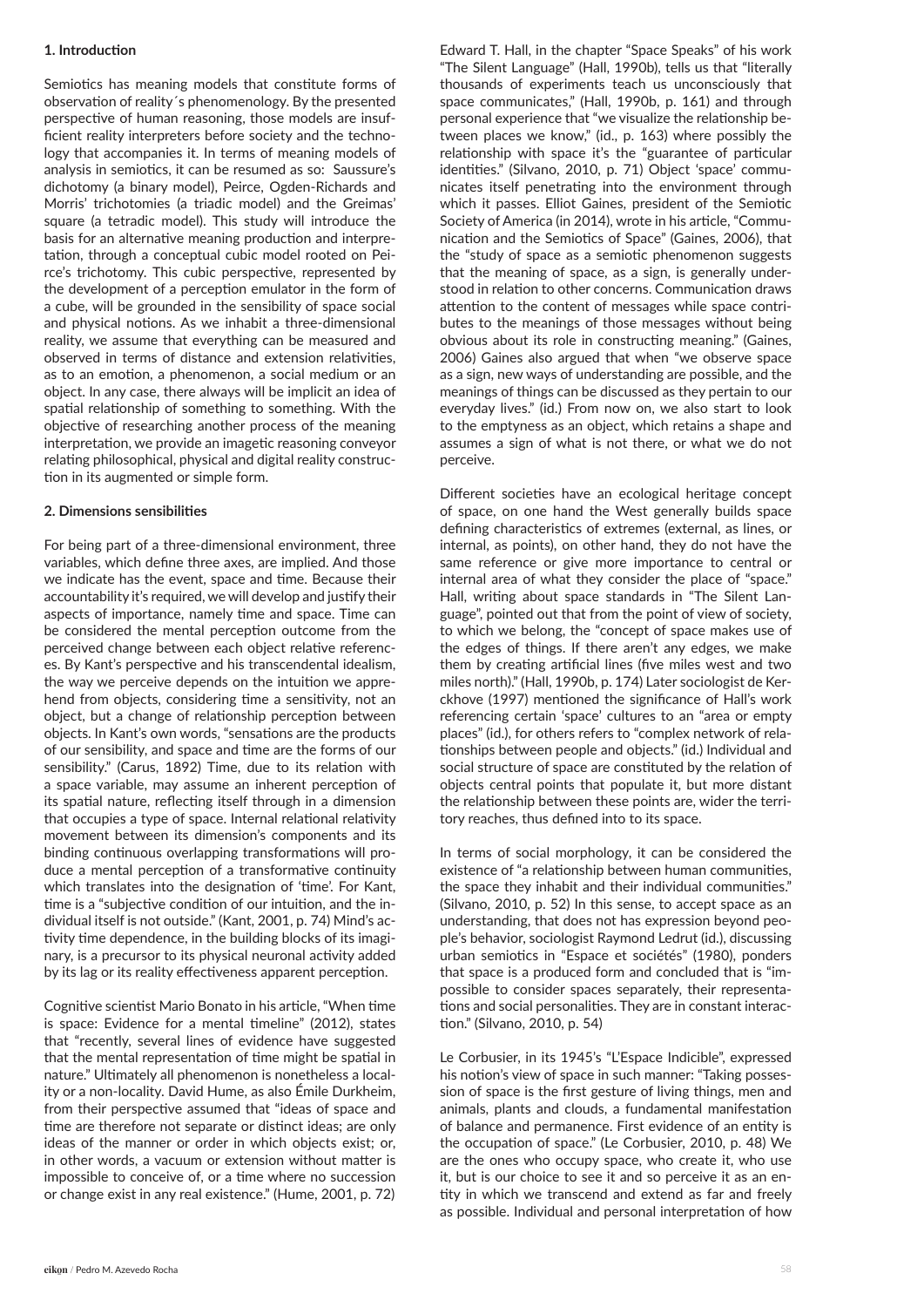a person sees space, or how she feels and relates to it, is influenced by social and mental spaces that experienced throughout her life. Reading stories, that put us into imaginary creation, and scenarios visualization or other worlds on television or in a movie theater, momentarily extend our vision and therefore our image space. In an article on social morphology and its collective representations, Jean Rémy around 1991, rambling about the thought of Durkheim, summarized space problem construction and interpretation as follows: "Space's notion, in Durkheim, puts the relationship problem between spatial morphology - that is, objective or material plan – and symbolic social – that is, subjective or cultural plan – implemented in collective representations or in societies holiness. Thus, social space it's at the interface between materials causalities on one hand, and functional relations, on the other." (Silvano, 2010, p. 18)

Space's notion is produced by interpreting an a priori state presented to us and transmitted throughout life by proprioceptive bodily sentience, where its mental construct materially depends on limited visual and auditory borders, resuming and delimiting into a volume perceived and embraced as a limited whole. Our relationship with space is what defines us, on our relativity to it and how we use it, whatever its dimension. To Raymond Ledrut, as mentioned in his work "L'homme et l'espace" (published in 1990), "space is for us the expression of our collective possibilities: symbolizes the power of man, is at the same time the sign and the instrument of an infinite capacity." (Silvano, 2010, p. 55) Space is quite possibly our last frontier. Bearing this statement in mind, giving the words of John F. Kennedy an adapted intention in applying the concept of 'space', we can say that "exploration of space will go ahead, whether we join in it or not, and it is one of the great adventures of all time." (Moon Speech, 12th September 1962)

## **3. Mind's space assimilation**

We have, as a guarantee, space perception and the presence of it, nevertheless, we do not have a concrete sensation. Perhaps this could be the sensory sense that is lacking us to develop, to whom we have been unconsciously building through "material devices that allow the interaction between the world of digital information and ordinary world." (Lévy, 1999) In that direction, technology also invites the mind to absorb spaces, virtual or not, in digitally social simulations. Mind flows and adapts, adjusting to the demands of the various environments, to which it's submitted, finding in each of them its own identity, or the empathic part which reflects it, thus simulating the convenience of its existence in the universe in which it materializes. Without really knowing we live in many worlds within the same dimension where we simulate various ways of living and being, reserving our inner original state, our thing-in-itself to spaces and people that are closest, and especially for ourselves. Inclusively, to whom participates nowadays in a technological society, the penetration of information is such that the mind unconsciously is forced to respond to a multitude of scenarios with which it confronts. In its "Doors of Perception" (1<sup>st</sup> edition in 1954), Aldous Huxley noted that "the mind perceives things in terms of intensity's existence, depth of meaning, of relationships within a pattern." (Huxley, 2008, p. 41) In overall, Walter Jackson Freeman, biologist and theoretical neuroscientist, in his study of the neurobiological explanation of meaning production (Freeman, 2000, 2004), said that regarding the stipulation of mental sense "brains obtain information about the world through the consequences of their own embodied actions. Information thus obtained is used in constructing meaning and is then discarded." (Freeman, 2000) Mind can not be an independent substance of the brain, at least mind becomes inherent to it, but also it may not be a physicality of the brain. Interpretation of the object 'information' is constructed and made available by the mind, leaving us the responsibility to observe it and give it the meaning that we understand or comprehend to use. Understanding an information, or a person's reasoning with whom we communicate, passes primarily by the understanding of the sign that expresses and mediates the use to establish reason or information. These cognition extenders or world mediators, signs, are the bridges that set comprehensions. But the mind doesn't act alone, it expresses in dimension using the respective body as an adaptation to the surrounding environment.

## **4. Body's space adaptation**

Body. According to Lorna Marshall, a professor of body expression at the Royal Academy of Dramatic Art, body presents itself as "the sole mediator of human experience," (Marshall, 2001, p. xii) the one that remains at the center of a constant exchange between the mind and the object, becoming it a channel, the "core of all communication from the human world-real." (id.) Besides this direct connection we have, through technological devices at the body-space border, a connection by the intrusion, which implies a material connection to a device or "prosthesis", and also a connection by mediation, overtaken by mobile and other smart devices. These objects provide our body affordances that combine, extend and increase the possible affordances to us. Concept of affordance came by the hand of psychologist James Gibson's work of 1979 (Gibson, 1986). According to Joel Norman (2002), psychologist L.S. Mark in a 1987 article defined the 'affordance' concept as "the functional utility of certain environmental objects or object complexes taken with reference to individuals and their action capabilities." (Norman, 2002) For anthropologist Paul Kockelman an affordance is observed as a "semiotic process whose sign is a natural feature, whose object is a purchase, and whose key interpretant is an action that heeds that feature, or an instrument that incorporates that feature." (Kockelman, 2013)

With a bodily organic concept in mind, following Aristotle, Leibniz and Kierkegaard, Bártolo observed that the "body appears to us as an interface, an interface between me and the world, as my place in the world." (Bártolo, 2007, pp. 184-185) On the threshold of the interface's space, of the body with the biosphere, we consider that smart technology (smartphones, ipads, tablets, multitouch screens, laptops) will produce the extension of communication to information located in other realities, or through other realities, having in mind that "our technologies are today a frontier where its played the possibility of delimiting the humane." (Martins, 2011) Ponders Bártolo that "one could consider the technology that affects the body it's, essentially, a technological semiotics that transforms and extends the body senses, the body meanings, at the same time that reverses and intensifies, onto the body, the signifier and signified statutes." (Bártolo, 2007, p. 218) Kerckhove goes further stating that "it is not the interface that invades the body, it's the spirit that turns into its own interface." (de Kerckhove, 1998, p. 67)

According to Bártolo, Roy Ellen in his "Anatomical classi-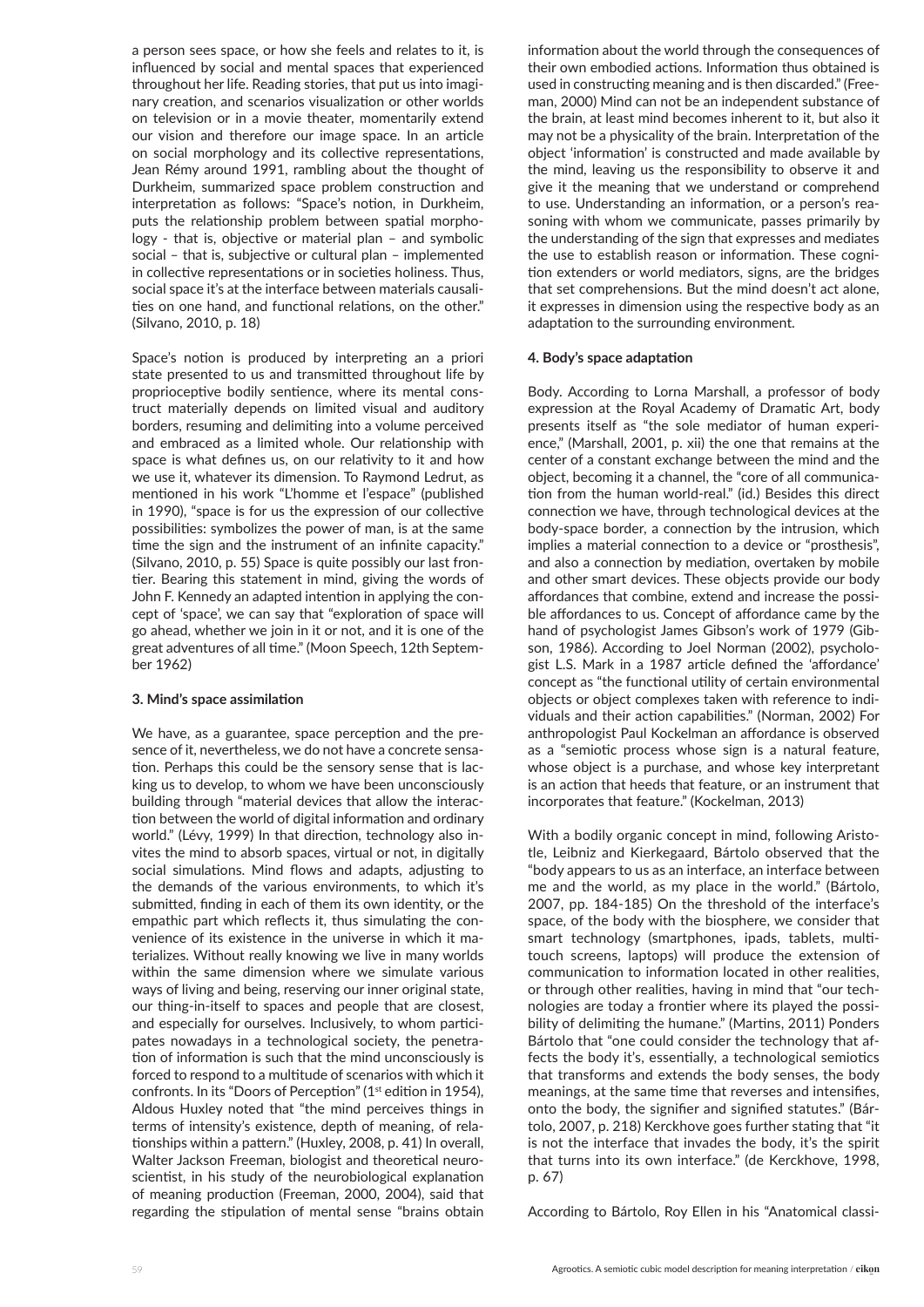fication and the semiotics of the body" (written in 1977) presented some impressions of 'semiotics of the body'. In his opinion the body is not only the interpreter's cocoon but also that which gives meaning where this semiotics "seeks to describe 'the different forms whose bodily continuum is segmented and organized in part by the different languages of the world" (Bártolo, 2007, p. 171) this way the "body would form a semiotic continuum hardly interruptible, because the body itself is a 'driver' of meaning, making the meaning slippery." (id.) Having support on Jacques Fontanille, "in his interpretation of his own body as enveloppe sensible" (Bártolo, 2007, p. 94), Bártolo argues that the body "is neither the casing (l'enveloppe) nor the air is its content" (id.), but both. Latter Fontanille (2011), in its "Corps et Sens", would write about the "enveloppe corporelle". While "l'*envelope*" indicates a representation of a frontier, Bourdieu's *habitus* would represent an experience accumulation of its memories. As stated in Bourdieu, "*habitus* is a set of dispositions that lead agents to act and to react in certain ways. The provisions generate practices, perceptions and attitudes that are "regular" without being consciously coordinated or governed by any 'rule'." (Bourdieu, 1996, p. 13, note 43) *Habitus* contributes to action of the acting body and to "determining what transforms it." (Bourdieu, 1998) We are the extension of what we want to be, we are the limit of what we see, we are our own frontier. At a time when technology was not so evolved, de Kerckhove saw for a fact that it was "happening something like a reversal of the relationship between man and machine. Previously it was very easy to say that technology was an extension of the body, but it became less comfortable to say that the body has transformed into an extension of technology. However, we can not ignore what is happening, and that is because the body is increasingly distributed in space, reaching a point where the balance between what is "out there" and what is "in here" bursts itself." (de Kerckhove, 1998, p. 93)

Sensations are experiences, that belong to the Embodied Mind's philosophical space, representing human mind's nature relation with the human body's shape, in which aspects of cognition are recreated by the body. This concept comes from Kant extending itself into Merleau-Ponty (in "Phenomenology of Perception", 1945) and Francisco Varela (in "The Embodied Mind", 1991). As addressed by psychologist Margaret L. Wilson, the "emerging viewpoint of embodied cognition holds that cognitive processes are deeply rooted in the body's interactions with the world." (Wilson, 2002) Psychologist Anna M. Borghi adds that "Embodied Cognition underlines that cognition is constrained by the kind of body we possess, (…) the body is always considered as an acting body." (Borghi & Cimatti, 2010) Borghi and Cimatti proposed to extend this philosophy of mind from direct involvement of the body in actions directed to objectives, considering the internal language, having, on one hand, a contribution "to form a unitary sense of our body" (id.), and another remodeling on how "we implicitly perceive our own body." (id.)

Is of importance the body's own perception in the context of an understanding of what the mind is, and its relation to the body and subsequently with the object, namely its relationship with space. Today what is done in this direction? In agreement with Ken Robinson, who in 1998 led the advisory committee of the British government in creativity, culture and education ("All Our Futures: Creativity, Culture and Education"), there is almost no "education system on the planet that teaches dance everyday to children the way we teach them mathematics. Why? Why not? I think this is rather important." (Robinson, 2006) This is important because it generates plasticity to the brain structure and processing, strengthening the synaptic connections, giving the mind the sense and notion of space, and also the limbs presence as body trunk extension. (Caroni, Donato, & Muller, 2012; Giguere, 2011; Lövdén, Wenger, Mårtensson, Lindenberger, & Bäckman, 2013; Phillips-Silver, 2009; Sevdalis & Keller, 2011) In the end, our body extends the expression of ourselves and our minds interpretations.

## **5. Frontier transcendence**

Transitions, such as the mind/body or body/object frontier, are places of transformation, evolution or revolution, of the threshold between parallel and different realities, between real and simulated spaces, between a priori universes simulacra. At this place, technology enters to assume an intermediary role objective, as in the opinion of Edward Hall, "technology is an inevitable result of mankind's propensity to evolve outside his body." (Hall, 1989, p. 9) Through this interface, humanity transcends beyond the limitations of its body shape and extends its own experience. Thus we agree with Aldous Huxley's statement, in its "The Doors of Perception", in which the author expressed its feelings that "the urge to transcend the selfconscious of itself is one of the appetites of the soul." (Huxley, 2008, p. 74) Something that is transcendent we will take as what the reason still did not create a sense, or which is at the boundaries of personal space concept, outside the physical environment, which transcends us, which extends us.

Philosopher Zoe Drayson, who was part of a broad European project on awareness, describes that in the hypothesis of extended cognition (HEC) "cognitive processes can and extend to the outside of the head, and that the elements of the world around us can really become part of our cognitive systems." (Drayson, 2010) Following this line of thought philosopher and cognitivist Michele Merritt also wrote about this confrontation with the concept of extended cognition observing that "cognitive processes are not entirely organism-bound and can extend into the world." (Merritt, 2011) Extended Mind's concept was developed in an article authored by philosophers Andy Clark and David Chalmers (1998) where they presented the idea of active externalism. This concept, related to the field of philosophy of mind, is based on the idea that the scope of the mind do not need to end within the limits of the skin and skull, promoting the view that objects in extracorporeal space are used by mind, in a way objects can be viewed as extensions of its own mind. As in the case argued by David Ludwig in "Extended Cognition and the explosion of knowledge" (Ludwig, 2014), which states that "active externalism has to accept that the information resources such as Wikipedia and Google constitute extended cognitive processes." (id.)

With transcendence, being a state beyond the reach of physical perception, an a priori state is considered. Kant remarked the 'transcendent' term as all that "goes beyond" (Kant, 2001), and "transcendental to all knowledge which generally occupies less of objects (...) to the extent that it should be possible a priori." (Kant, 2001, p. 53) A transitional place will always be premonitory of an overcoming process of something a priori out of range or beyond normality. Interpretation and significance of this fine line between mind and body is supported by Semiotics, as one can be seen in the thought of Magariños (2008), as well as by an observation of Juri Lotman in which he stated that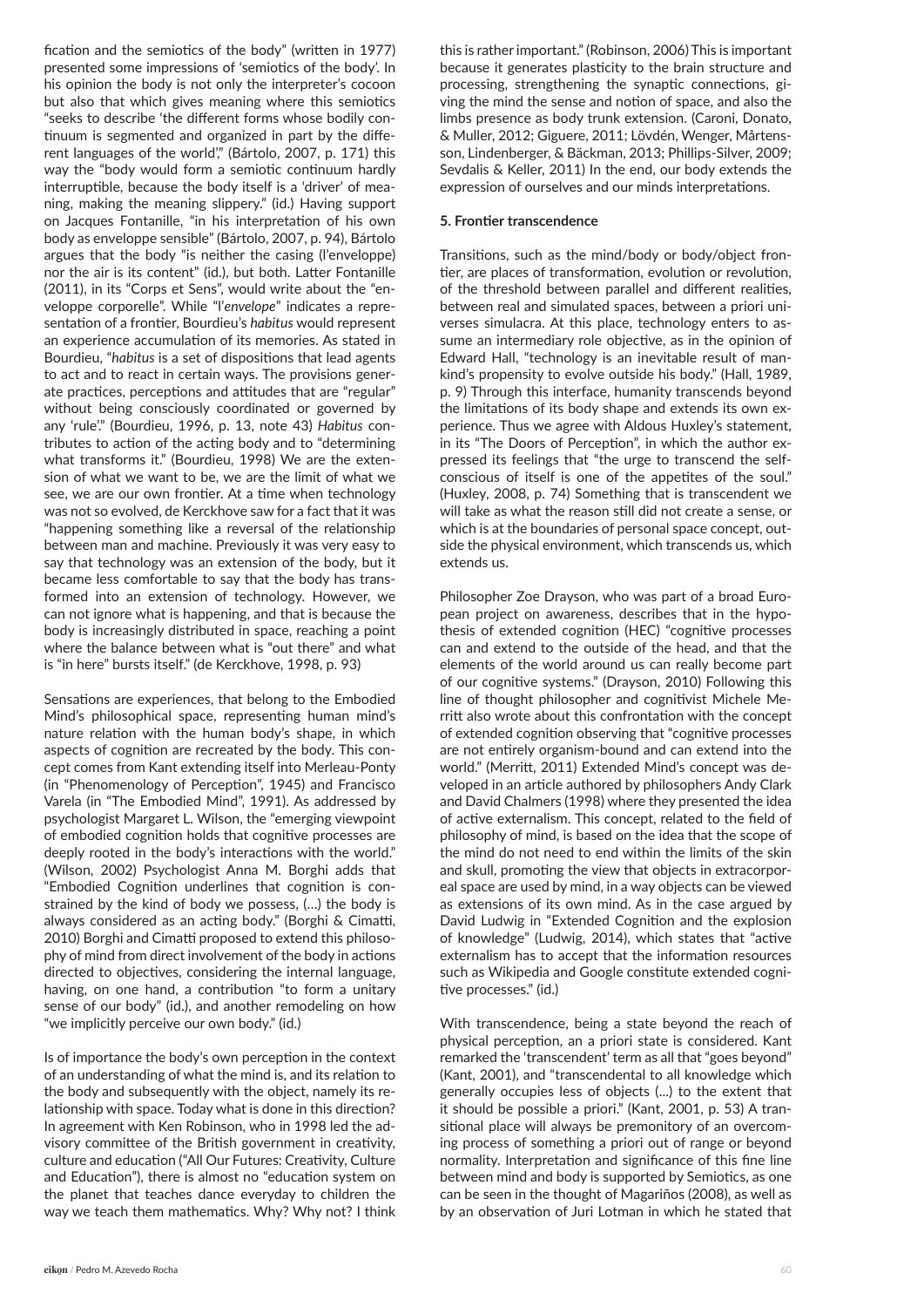one of the "fundamental concepts of semiotic delimitation lies in the notion of boundary" (Lotman & Clark, 2005) as the "border of semiotic space is the most important functional and structural position, giving substance to its semiotic mechanism." (id.) In summary, according to Kerckhove, "the most important psychologic change can be the externalization of our common personal conscience, even if we start to explore the outer tactile perceptions through long processes from thought. The outside world will become an extension of consciousness, as used to happen with "primitive" cultures." (de Kerckhove, 1997, pp. 85-86) We manifest our own inside border of mind/body on projections into the outside world, firstly locally on the transition from body to space.

## **6. Semiotic continuum space**

Lotman claims, to describe the conceptual representation of semiosphere, that the whole culture is "immersed in a semiotic space" (Lotman & Uspensky, 1978) and that individuals within a given culture "can only function by interaction with that space" (id.) through signs. As Vyacheslav Ivanov, a prominent philologist and one of the founders of the Semiotics of Culture in the School Tartu-Moscow, said in 1998: "the task of Semiotics is the description of the semiosphere without which the noosphere is inconceivable." (Torop, 2005) For Peeter Torop, "Ivanov's statement clearly is based on interdisciplinary logic with the term "semiosphere" placed between biosphere and noosphere." (id.) Juri Lotman created the concept of semiosphere in 1982 as the semiotic space in which the signic processes operate in the set of all *umwelten*. The use of the term *umwelt* in Semiotics began with the reading of the linguist and semiotician Thomas Sebeok of Jakob von Uexküll's work, a biologist who studied the areas of muscle physiology, animal behavior and cybernetic life. *Umwelt* is a concept close to semiosphere, which unites all semiotic processes of an organism as a whole. Thus in a biological perspective, there is an *umwelt* body and *umwelten* of cells, where we can also observe their relations. Therefore, the semiosphere is considered an ensemble of all interconnected *umwelten*.

States Kaie Kotov, researcher of Semiotics ecology and multimedia communication, that was Lotman who formulated the "definition of a semiosphere as a "semiotic continuum", a heterogeneous space, enclosed in itself, that is in constant interaction with other similar structures" (Kotov, 2002), where the "contact points between different systems enable the emergence of new meaning" (id.), which is "characterized by a specific structure of space and time, whose organization is established through the workings of semiosphere itself." (id.) A concept of semiosphere, inspired by the terms 'biosphere' and 'noosphere' by means of Vladimir Vernadsky, was discussed in detail in the book "Universe of the Mind: A Semiotic Theory of Culture", written by Juri Lotman (1990), with an introduction done by Umberto Eco.

Donald Favareau (2002), philosopher and linguist, in his article on the neurosemiotic emergence of intersubjectivity, argues that apart from the outside world, the interior, as "properly seen, body, brain, mind and cells, are but levels of the same one endlessly interacting complex system and if we can view them or treat them as distinct, it is more a testament to our own particular species-specific *Lebenswelt*, whereby we conceptually carve out of the sensory plenum of experience, elements of quality or iconicity (firstness), elements of relation or indexicality (secondness), and elements of *synthesis* or mediation (thirdness)." (Favareau, 2002) Favareau endorses a trichotomic set of categories defined by the philosopher Charles Peirce – firstness (I), secondness (II) and thirdness (III) –, appointing thus a pragmatic body's observation. These phenomenological sign categories in Peirce depend of, respectively, (I) a sign of itself, the thing-in-itself, without reference to any other, (II) a sign representing its object that indicates, a relative nature of the sign to a second object, whether a law or a third party, and (III) a sign that represents its object in relation to its interpretant. After analyzing the concepts of biosphere and semiosphere, in how different spheres can constitute a "triadically flowing biosemiosphere" (Merrell, 2001), to this statement of Merrell it would be added the noosphere, foreseeing this way these three levels, i.e., biosphere (the naturality of life, the lived aspect), semiosphere (of relations, the perceived aspect) and noosphere (the construct mind, the conceived aspect), in line with the categories Peirce (firstness, secondness, thirdness) and thus establishing a space of continuum semiotics, real or virtual.

## **7. Sign's trichotomy**

Criticism of the sign definition, existing in all Latin generations since St. Augustine, becomes explicit in John Poinsot, i.e., Friar John of St. Thomas (originally, João de São Tomás), considered by the semioticians John Deely (Deely, 1995; Deely, Powell, & Thomas, 1985), and Anabela Gradim (Gradim, 1998), as the author of Semiotics' first treaty, designating it as "Tractatus de Signis" (in 1632). Poinsot described that the sign brings "something else beyond itself even onto the perception of an organism, which is exactly how ideas work within the mind – they bring to perception something more than themselves." (Deely, 1995, p. 77) Signs are seen as interfaces that are emitted through the transmission of what happens, in a contemplative time's interpretation of the world, carrying the expression's envelope of a rationality. As Peirce described it: sign "it is a vehicle conveying into the mind something from without. That for which it stands is called object; that which it conveys, its meaning; and the idea to which it gives rise, its interpretant. The object of representation can be nothing but a representation of which the first representation is the interpretant." (Peirce, 1978, CP, I:339)

Describes Deely (2004) that a sign consists of a triadic relation which parts (or elements) are determined by their position and role in the relationship, i.e.: "the one in the foreground of representing another than itself is determined to be the representamen or sign-vehicle; the one in the position or role of being the represented other is determined to be the object signified; and the one in the background of that object for or to which the other representation is made is determined to be the interpretant." (Deely, 2004) In short, a sign-vehicle, or *representamen*  (seen as a thirdness, which mediate), is the first that is an original triadic relationship with a second, called object (seen as a secondness, which relates), to the point of being able to determine a third, called *interpretant* (seen as a firstness, which assumes quality), to assume the same triadic relationship with the object which stands to another object. With this in mind, we will start to unfold the cubic model construction, starting by describing the first axis, related to the event, and intersect two trichotomies: a) representamen + object + interpretant; b) firstness + secondness + thirdness. This combination will characterize a trichotomy of three aspects: the element as representamen, the body-space as an object, and the mind as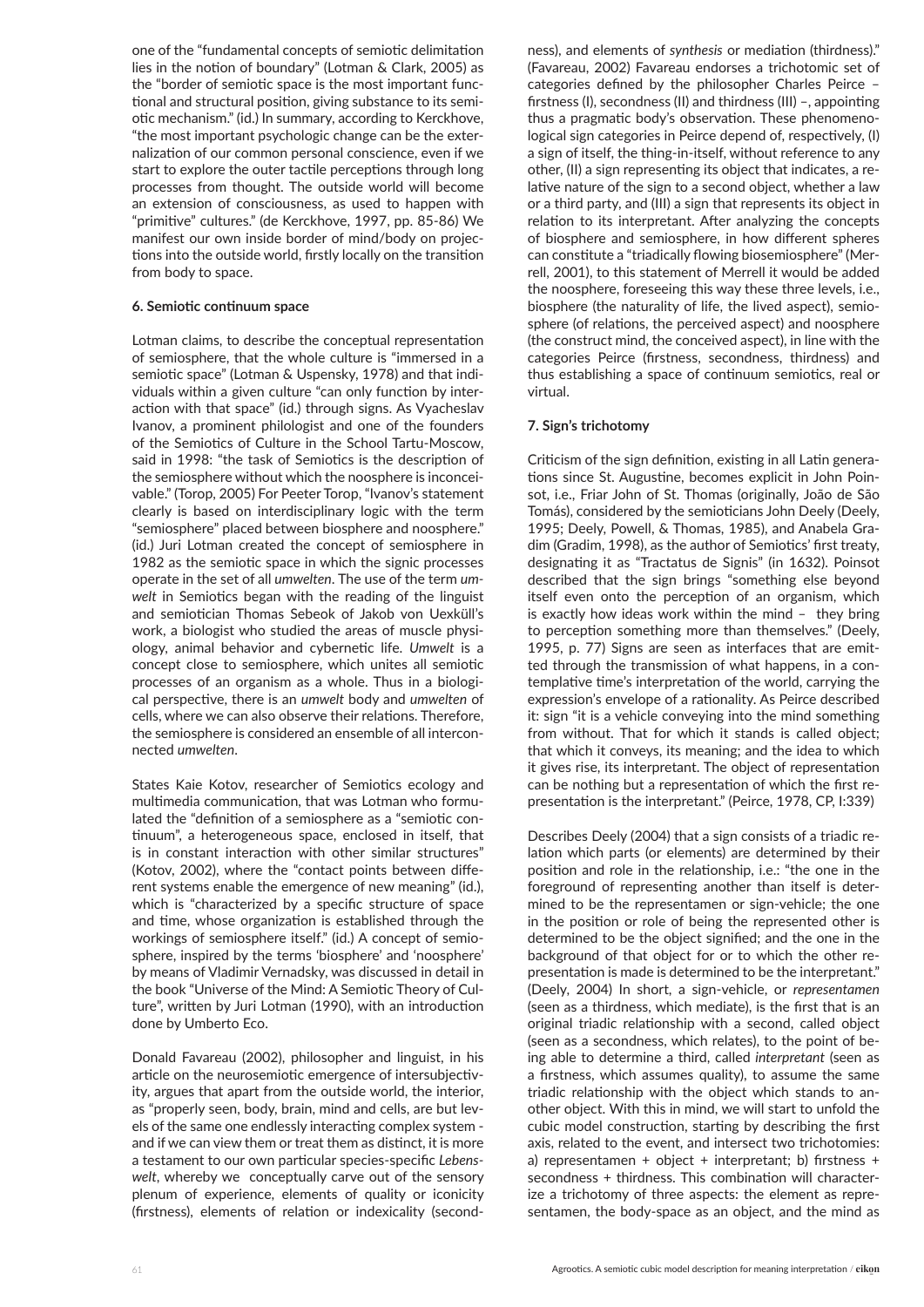an interpretant. Each aspect will be defined by corresponding sciences or areas of investigation underlined by researched and appointed philosophies.

#### **8. Element's trichotomy as representamen**

Representation acquisition of a quasi-real version of an element's thing-in-itself depends on the quality of the transmission process, so the representamen will assume its dependence on the quality of communication. Given it through the "Foundations of the Theory of Signs" (in 1938) work, philosopher and semiotician Charles William Morris, set Semiotics grouping it into syntactic, semantic and pragmatic. That trichotomic structure became a basis for "Communication Theory" by the hand of sociologist and philosopher Jürgen Habermas, and with Morris it became clear that this trichotomy defined the representation of this aspect as representamen, as a deliverance of a thingin-itself. Where the *syntactic* studies the interrelationship of signs, without regard to the meaning (an extension of firstness), the *semantic* studies the relationship between signs and objects to which they apply (an extension of secondness) and the pragmatic studies the relationship between the sign system and its interpretant – animal or human or other agent – (an extension of thirdness).

#### **9. Representamen's trichotomies denominations**

Following the theme of communication (due to being a mediation element), with Peirce's trichotomy influence in mind, anthropologist Paul Kockelman compares the outlined work of mathematician Claude Shannon ("A Mathematical Theory of Communication", 1948), founder of Information Theory, where he established "three levels of comunication: the technical level (qua reproduction of signs); the semantic level (qua signification of objects); and the effectiveness level (qua creation of interpretants)." (Kockelman, 2013) Thus connoting the three aspects with the semiotic distinction of Charles Morris in syntactic, semantic and pragmatic. Based on its analysis, Shannon (1948) defined the following communication characteristics:

a) An information *source*, which produces a message;

b) A *transmitter*, which operates on the message in some way to produce a signal suitable for transmission over the channel;

c) A *channel*, as the medium on which the signal, carrying the information which composes the message, is sent;

d) A *receiver*, which transforms the signal back to the message to be delivered;

e) A *destination*, for who or which the message was intended.

In his 2013 article "Information is the enclosure of meaning," Kockelman observed that "before Shannon's mathematical theory of information, Peirce had developed a complementary theory of information, which itself was a small part of a broader theory of meaning." (Kockelman, 2013) Through the description of Shannon's basis, and given credit to Mihai Nadin (Nadin, 1986) interesting essay, we established a communication process by a signic line related to the *representamen* event, which is composed by a communicative pair of elements, thus being semiotically characterized as follows:

a) *Source and destination*, assuming each a quality characteristic, reflects a firstness (of each umwelt), where the message is the sign of itself, the thing-in-itself, without reference to any other. The introduction to Kant's (2001, p. XV) book argued that the "thing-in-itself", the noumenon, the original element, can not be known, it will be something a priori. What will happen will be that the understanding mind will think of it, designating it as a "the thing-in-itself thought," a construct expressed by the mind. A *noumenon* is not directly accessible to observation, nor to itself;

b) *Transmitter* and *receiver*, assuming each a relation characteristic, reflects a secondness, considered as a sign that represent its own object which indicates, of a sign's relative nature to a second object in the relationship. The idea which these aspects assume are of an adapter, an envelope, which involves the *representamen*;

c) Finally, *channel*, assuming a mediation characteristic, reflects a thirdness, regarded as a sign that represents its object in relation to its interpretant in its mediation, as the mean by which the *representamen* communication is laid.

As described as such, we will designate syntactic as 'noumenon', semantic as 'envelope' and pragmatic as 'channel' (See Table 1).

Table 1. Representamen's trichotomy



#### **9. Space's trichotomy as object**

A relationship (an object reflects a relation element) with a sign depends on the relativity to that element, whether that would be a body, or, particularly, a space. Thus such object will assume its dependence on the expression of this relationship, an expression of the sense of its referred distance, from the individual element to whom a relationship is established. Anthropologist Edward Hall, who by noticing into phenomenological perspective and by observing that "people from different cultures not only speak different languages but, what is possibly more important, inhabit different sensory worlds," (Hall, 1990a, p. 2) proposed a neologism – *proxemics* –, designating it as "a work project that describes and compares the different types of use that man makes of space." (Silvano, 2010, p. 67) Proxemic system classification is expressed in 4 parts, or 'distances', based on observations of the interaction of both people and animals. Designation of the physical distances come as follows:

a) "Intimate distance" (from the center body extending equidistantly around 40 cm - values considered for the American population in the 60´s): At this particular distance, the presence of the other is imposed and may even become invasive by its impact on the perceptual system. (Hall, 1990a, p. 116)

b) "Personal distance" (between 0.4 and 1.2 meters): where the term 'personal distance' means the distance between limbs (arm's length) expressing a space, or "protective sphere or bubble that an organism maintains between itself and others". (Hall, 1990a, p. 119)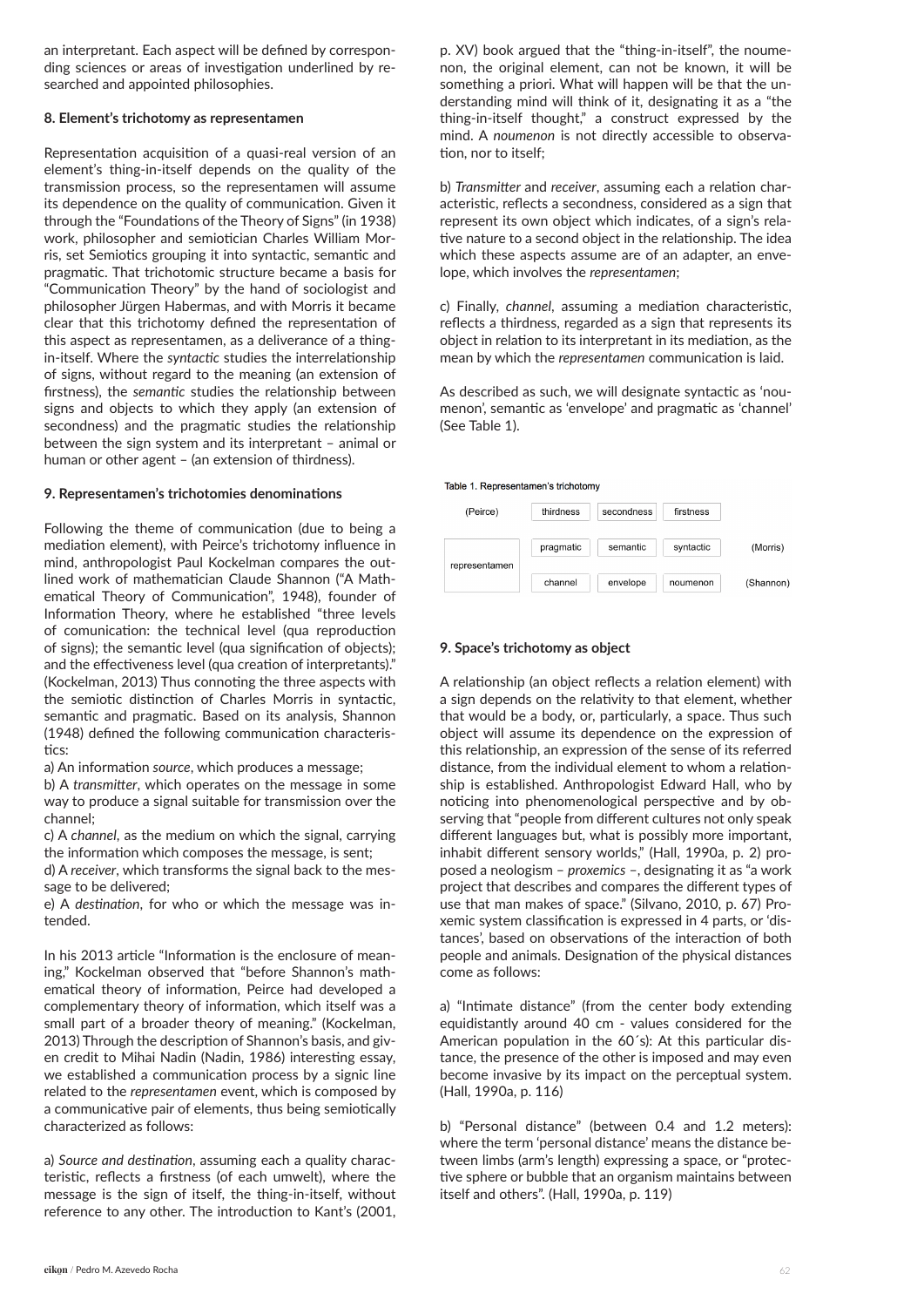c) "Social distance" (between 1.2 and 3.6 meters): where the "intimate visual detail in the face is not perceived, and nobody touches or expects to touch each other unless there is special effort." (Hall, 1990a, p. 121)

d) "Public Distance" (more than 3.6 meters): where "several important sensory shifts occur in the transition from personal and social distances to public distance, which is well outside the circle of involvement." (Hall, 1990a, p. 123)

In terms of distance between the *interpretant* (namely the mind) and *representamen* it was assumed to consider "intimate distance" as a thirdness, representing a determined place; "personal" and "social" distances were considered as a secondness, to represent a place in perceptive work; and "public distance" was considered as a firstness, being the object's territory not yet perceived by the mind's construct in its sensitive format.

## **9.1 Object's trichotomies denominations**

Philosopher and sociologist Henri Lefebvre (1991), known for introducing the concept of Production of Space as an object of study, developed a triple dialectics of social space, described in his book "La production de l'espace" (1st edition in 1974), consisting of the "space of representation", the "spatial practice" and the "representation of space." Where:

a) "Spaces of representation are associated with everyday life and to the lived, the clandestine and underground side of social life." (Silvano, 2010, p. 49)

Describes Filomena Silvano (2010), citing Lefebvre, that space of representation, the "space lived through images and symbols that go with it," (Lefebvre, 1991, p. 39) are the "inhabitants" and the "users'" space, of those who simply inhabit it, so this would be the space in expression of himself. As Silvano stated, "space to Lefebvre is lived before being perceived." (Silvano, 2010, p. 49) To this space Lefebvre called "lived" (Lefebvre, 1991, p. 40), and will remain in this denomination, assuming to be as a firstness.

b) "Spatial practice, which embraces production and reproduction, and the particular locations and spatial sets characteristic of each social formation." (Lefebvre, 1991, p. 33)

Silvano points equally that spatial practice would be "each member of a given society's relationship" (Lefebvre, 1991, p. 33), reflecting the relation characteristic of secondness. To this space we will designate as "perceived." (Lefebvre, 1991, p. 40)

c) Representations of space "are tied to the relations of production and to the 'order' which those relations impose." (Lefebvre, 1991, p. 33)

Silvano argues that representation of space would imply "the existence of knowledge, signs and specific codes. Accordingly, the theory reproduces the generative process of space," (Silvano, 2010, p. 48) of space's meaning construction where signs are under interpretation – thus this will be understood as a thirdness. To this space we will designate as "conceived." (Lefebvre, 1991, p. 40)

Therefore, define public distance as 'lived', the paired set of social and personal distance as 'perceived' and the intimate distance as 'conceived' (See Table 2).



#### **10. Mind's trichotomy as interpretant**

Sign's process of interpretation by the mind, which represents its object in relation to its interpretant, depends on the state of perception by which the mind assimilates the information of that sign. Thus, the interpretant (which reflects a quality element) will depend on the perceptual development of the acquired information synthesis. As done before, by trying to establish a grounded relation, we will combine the interpretant with the mind, unfolding such aspect relating to the mind's perception expression, revealing a "distance" of such expression development or space's interpretant expression.

So, assuming that awareness production of something will go through various states, or levels, of perception, that can densify gradually until an aware perception of a real object simulacrum, we researched such premises. Experimental results of neuroscientist Philip Merikle about perception without awareness, indicated that "stimuli are perceived even when observers are unaware of stimuli", (Merikle, Smilek, & Eastwood, 2001) thus exposing the existence of a previous perception state before this gradually develop into a certain level of consciousness. Koivisto, according to his experience, describing the relationship between attention and consciousness, stated that we "should distinguish between different types of attention and different forms of consciousness." (Koivisto, Kainulainen, & Revonsuo, 2009) Neuropsychologist Marie Vandekerckhove (2009), in a project on consciousness as a continuum of states, said that the distinction between different states of consciousness becomes gradually relating it to a perception's development levels, identity and memory. Three years anticipating the same dynamic of thought, Overgaard concluded that "reported findings relates to the hypothesis that there is more than one perceptual threshold," (Overgaard, Rote, Mouridsen, & Ramsøy, 2006) but goes further by arguing that there are different "levels" of awareness, thus intending, as in a earlier article, "Is consciousness a gradual phenomenon", by neuroscientist Claire Sergent (Sergent & Dehaene, 2004), to "give experimental support to the thesis that there is a clear transition between conscious and unconscious perception." (Overgaard et al., 2006) A few years before, Petra Stoerig conducted a research on the functional vision system and levels of perception, in which she already suggested "a concept of dissociable levels of perception." (Stoerig & Brandt, 1993) And in a survey about intuitive perception, Phan Luu (Luu et al., 2010) and his team agreed that the "process of perception requires not only the brain's receipt of sensory data but also the meaningful organization of that data in relation to the perceptual experience held in memory," bearing in mind that although it results in a "conscious perception, the perception process is not fully conscious" before the perception culminates "the initial representation of gist may support intuitive judgments about the ongoing perceptual process." (id.)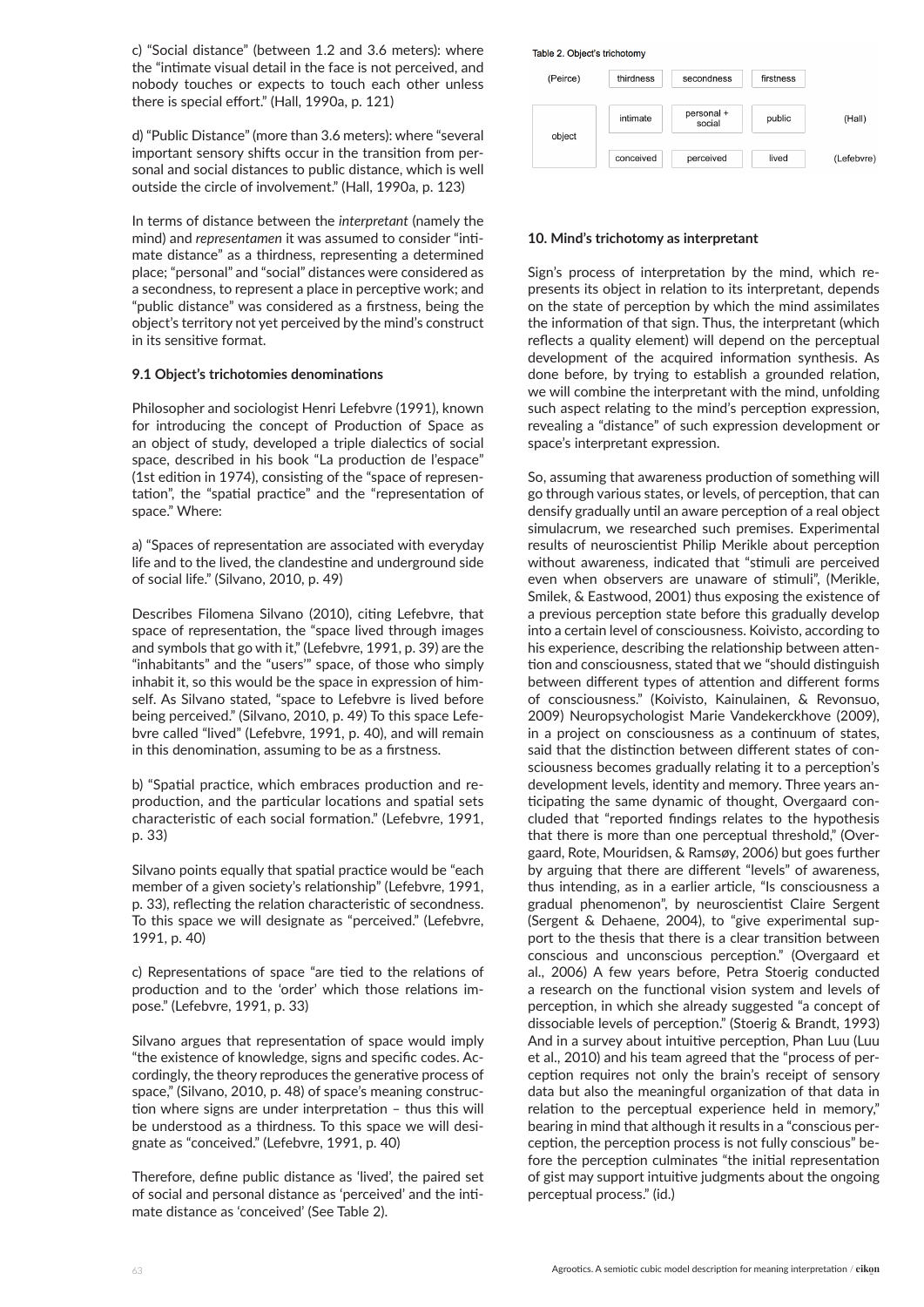As argued, there's a probable existence of a degree of densification and completion of perception. Following this perspective, we present a semiotic theoretical unfolding of perception, between the situation of thing-in-itself (an a priori condition) and an object's awareness idea given by the sign.

a) *A priori* (apperception, consciousness threshold, traces of information presence);

*A priori* is identified as the most distant perception phase, a place of the thing-in-itself of the object presence, a firstness territory, when it assumes as a transcendent knowledge (Kant, 2001) or something incorporeal without a substantial physical definition. Space beyond the a priori degree would turn out to be a territory of mental unconsciousness – will be a place of transcendence. As stated by Kant (2001, p. 79), the "nature of the objects themselves is completely unknown to us."

b) Intuition (first indications of information perception, information appearance);

'Intuition' is identified as the "representation that can be given before any thought" (Kant, 2001, p. 131), as a feeling that carries the appearance of a substance, that is hidden and escapes to the consciousness. According to Susi Ferrarello, in her article "Intuition and perception in the sixth logical investigation of Edmund Husserl," "intuition seems to be posed on an higher state than perception, since it seems to translate its Reinheit in perceived datum" (Ferrarello, 2010) One could define intuition as a premonition of perception to where sensitivity intervenes becoming perception into a premonition of understanding, and this into an understanding draft, thus embodying cognitive awareness substance.

Philosopher Paul Carus published about and followed very closely the work of Charles Peirce, his contemporary and also philosopher. Carus as the first editor of "The Monist" took upon himself the task of creating a new term that, in his view, should take the meaning of Anschauung (translated nowadays as 'intuition'), expressed by Kant, "as an act of "atlooking" [in German "schauen", to look], and the word "atsight" readily suggested itself. The word "atsight" is an exact English equivalent of the German Anschauung. It describes the looking at an object in its immediate presence." (Carus, 1892) In Kant's perspective "space and time (...) are immediately given, they also are Anschauungen." (id.) Kant always tried to be "very careful to show that they are not ideas, not thoughts, not abstractions, not generalizations, but that they are as direct data as are sense-impressions and he calls the knowledge which man has by directly facing the object of knowledge "Anschauung"." (id.) Kant though anschauung should mean just that, "anschauung", what is apparently the very perception of view. As 'intuition', the translation still lingers, and Kant "is still misunderstood by his opponents no less than by those who profess to be his disciples." (id.) In short, having settled this explanation, what results in the sense of sensitivity, in the Kantian concept, is expressed by more or less captivation of what's perceived by a certain contemplative degree nominated by the term "anschauung", "atsight", or rather something that's a visible imprint but has not yet set a concrete perception, it only presents itself present. Thus, we will opt, lacking a better translation, for the designation 'atsight'.

c) Perception (an idea of information, form (*morphē*));

That said, 'perception' itself would come following, seen as the action by which one captures (*percipere*: *per* ( "through") + *capere* ( "capture")). The one who clings to the sensation of the intuited. As Husserl said: "perception, the perceived thing should be immediately given. Here's the thing before my eyes that they perceive; I see it and I grab it. But perception is simply the living of my subject, the subject that perceives it." (Husserl, 2008, p. 40) Here, for deeper guidance, we remark Husserl's lectures about "continuum of the temporal object extensive perception" (Husserl, 1994) and "spatial extension" perception (Husserl, 1997). On the other hand, Locke considered that "perception, the first faculty of the spirit that deals with our ideas, is also the first and simplest idea we receive through reflection." (Locke, 2010, p. 169) Perhaps mind "reflects" instantly on what perceives, mirroring back the reflection of the outer space composition. Many phenomena go through into our senses affection.

d) Understanding (a notion of information);

'Understanding' ("entender" in Portuguese), the action to extend into (*intendere*: *in* ( "in") + *tendere* ("stretch")), that it approaches the element captured by the senses for a better observation.

e) Comprehension (densification of information);

'Comprehension', the action by which it clings closer (*comprehendere*: *com* ("together") + *prehendere* ( "grab")), the one that into what the interpretant nears almost intimately before rationalizing on that information.

The sequence of 'perception', 'understanding' and 'comprehension', taken together, describe the coupling movement of information, or reading, of the meaning of an observed object, in mind. Because, to each time, the mind 'captures', 'approaches' and 'clings' the information that the sensitive senses had perception. These listed nouns that before were seen as human capabilities now become designations of places in, and of, a sort of space.

f) Reason (construction of information);

Finally, it operates, interprets and builds the acquired information where rationality intervenes, i.e., the making of 'reason'. Kant (Kant, 2001, p. XVI) in his "Dialectics" centers in the faculty of Reason and elaborates an argument to support it as the "highest unit of thought." (id.)

g) Consciousness (perception of itself, the caregiver of knowledge).

Reducing the sign to an aware knowledge, into a 'consciousness', which engages itself into a sensibility of presence.

In terms of placement of these names in the relationships of space's relativity, where it mediates between the thingin-itself and the interpreter, we set the mind's trichotomy as follows: the *a priori* and atsight ("intuition") classifying it as firstness; perception, understanding and comprehension as secondness; and reason and consciousness as thirdness.

If we could present in a conceptual image of the previous setting, for clarification of a mental structure simu-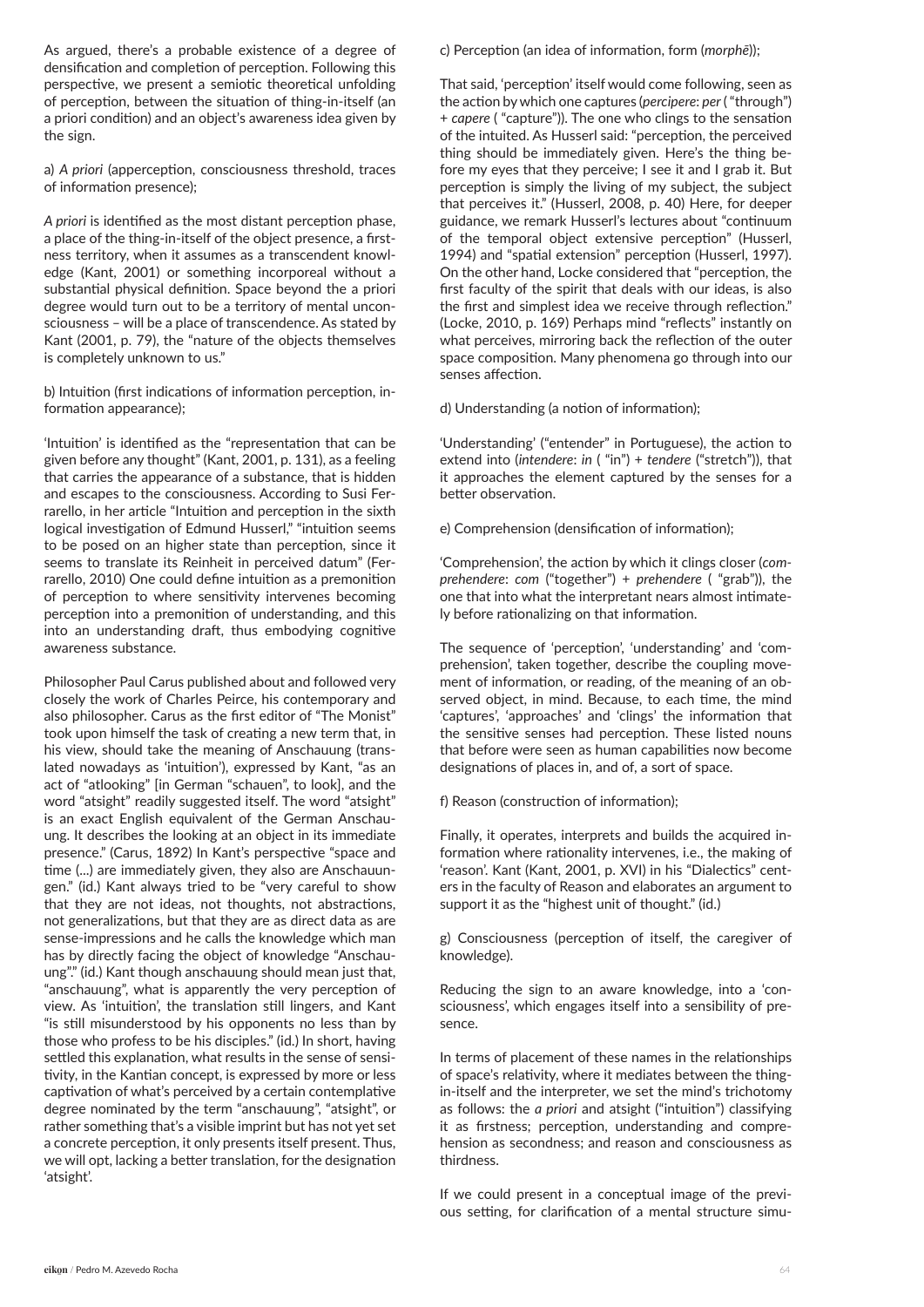lation, we would use physics notions to produce a visual representation of the levels' relationship from perception to consciousness. Looking to and from a perspective of a mind-body dichotomy applied to the gravitational field idea described in the theory of relativity, we would draw it as a three-dimensional view of the mind in a space-time surface design, where it would deform in the presence of the mass imposed by an element, which represents the sensitivity of the individual's presence. Following image will represent it.



**Figure 1.**  Interpretant's perception simulacrum

#### **10.1 Interpretant's trichotomies denominations**

When mind represents a thought of the oniric world, or an interpretation of the physical world constructed perception, deconstructs that world to rebuild its version of the perceived. It picks everything up to the smallest discernible meaning element of its actions in the semiosis, in a painting of relationships becoming a pictorial act. This act of "painting" the mind's frame, portrayed in the work of Deleuze "Pintura. El concepto de diagrama" mentioned by José Miranda Justo in the introduction to Deleuze's The Logic of Sense, "occurs when the form is put in relation with a force." (Deleuze, 2011) From this relationship, "the place of the forces, results, in Cezannian terms, into a 'deformation': 'a deformation, as a pictorial concept, it's the deformation of the form, it's the form in a way that upon it a force it's exercised'. To this Deleuze called, using Paul Klee's known expression, 'making visible the invisible'." (id.) The thing-in-itself, which is the something invisible, becomes visible and gains such mentioned form by interpreting the sign that represents it. Engagement process of a painter with the canvas, according to the philosopher Gilles Deleuze, can describe the deconstruction and construction through the mind of it perceives.

A person interacts with the environment through affects – it becomes an affect and affects its own medium. To Spinoza 'affects' were transition states, confused in some translations with 'feelings', and to Deleuze and Guattari were considered as continuous changes. Deleuze still differentiated affects from percepts, in which he stated that affects were "not feelings, they are becomings that go beyond the one that passes through them (and that comes from another)," they are independent of its subject, they are something in itself, and that "percepts are not perceptions, are clusters of sensations and relationships that survive to those who experience it." (Deleuze, 2011, p. 15) By other words that can be translated as cognitive instruments that attach to a feeling, a kind of momentary cognitive avatar who lives the experience of that feeling. However cognitive affectivity is still a process that extends beyond body material limits, only felt by the own mind's affect. Through Deleuze's words, "percept is the landscape before man, in the absence of man." (Deleuze & Guattari, 1994, p. 169) Where perception places itself in a presentation prior to interpretation. For Henri Bergson, Leibniz and Deleuze, the 'percept' is assumed as an independent perception of the subject. Deleuze said in "Qu'est-ce que la philosophie?" that "which is preserved in itself it's the percept or the affect. Even if the material didn't last more than a few seconds, it would give to the sensation the power to exist and to keep itself in eternity that coexists with this short length of time. [...] The feeling do not become into the material without the material entirely passes all inside the sensation, into the percept or affect." (Deleuze, 2011, p. 15) Being then, right away, grabbed and processed by comprehension.

As argued by Paul Carus, "sense-impressions are data, they are prior to ideas, the latter being constructions made out of sense-impressions. Sense-impressions are facts, but ideas are of an inferential nature; they are (to use Lloyd Morgan's excellent term) constructs." (Carus, 1892) We opted to replace Deleuze and Guattari's (1994) designation of 'concept' with the latter. From what was given as a whole, parts become as mind's constructs, which observes the transitions between subelements contrasts of each, such as depth's perception, texture, tone, color, frequency, the space they occupy, and the boundaries that shape them.

After this introduction, in terms of positioning, we define each element of trichotomy as follows: the a priori and 'intuition' ("atsight") will be called as 'affect'; perception, understanding and comprehension as 'percept'; and reason and consciousness as 'construct'. In correlation with each object's part, 'construct' will be a thirdness seen as 'conceived', 'percept' will be a secondness seen as 'perceived', and 'affect' will be a firstness seen as 'lived' (See Table 3).





#### **11. Semiotic cube**

Former trichotomy's descriptions will lay here the basic bricks combination for the semiotic cube's production. This cube, that represents the cubic model, will be designated as a Pragma unit. It will be through this cube that the relationship with the perceived information, or object, will be achieved (pragma - πρᾶγμα - derives from πράσσω - prasso - which means 'pass through', 'achieve'). This perception emulator would occupy every point in an inertial system. Such cube will have an adapter role of a sign's perception at each point, depending on its spatial and temporal location subjugated to the existing perceptive fractal information.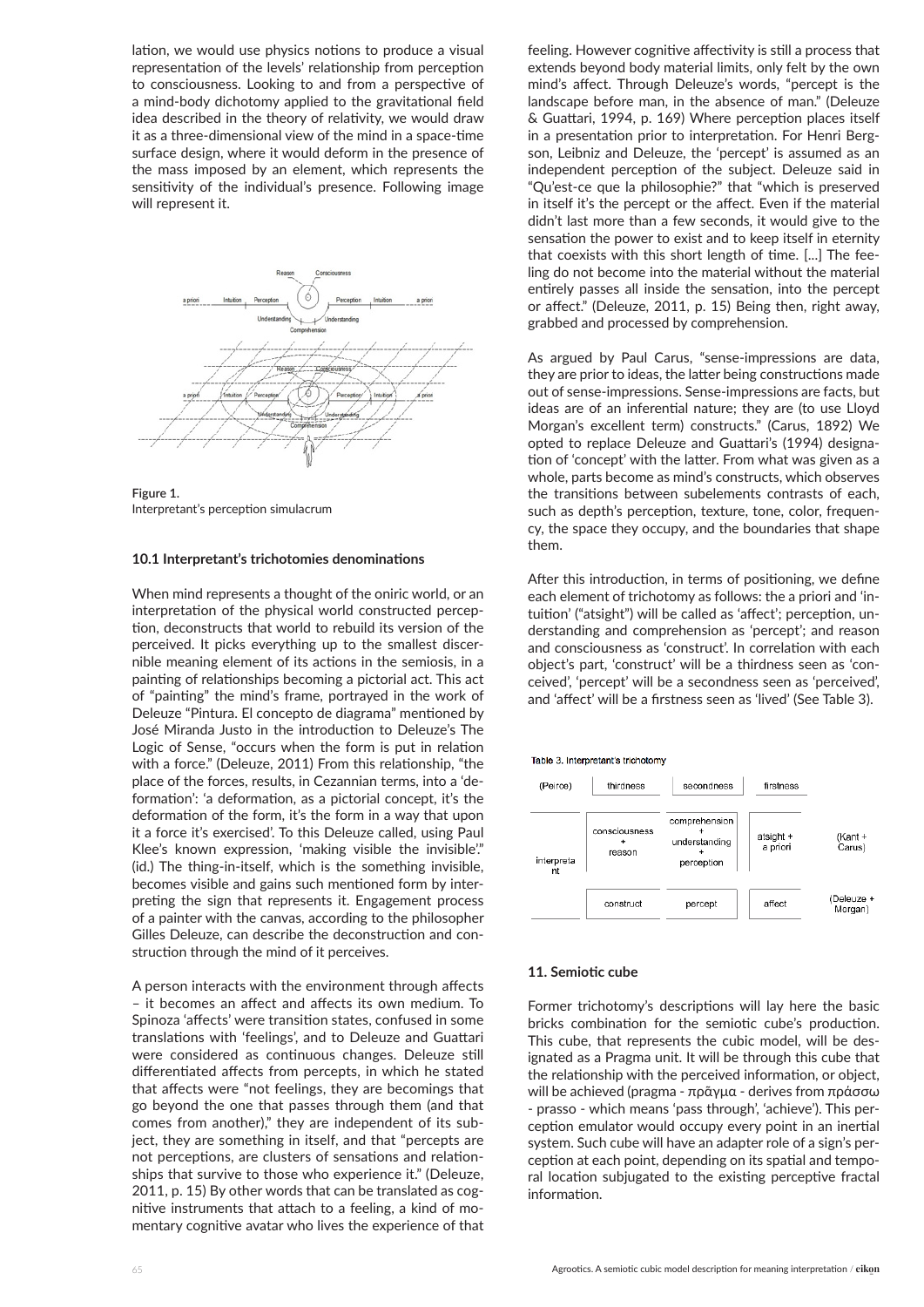Table 4 refers to the summary of trichotomies (representamen, object, interpretant) developed before, and of the sensibilities perceptions (time and space) initially mentioned. Cube's final shape will be obtained by unfolding Table 6 into what we see in Figure 5 and 6.

#### Table 4. Trichotomy combination

| Interpretant  |                                                  | Object        |                                            | Representamen                               |           |                |
|---------------|--------------------------------------------------|---------------|--------------------------------------------|---------------------------------------------|-----------|----------------|
| Constru<br>ct | Consciousnes<br>s<br>Reason                      | Conceive<br>d | Intimate<br>distance                       | Channel                                     | Pragmatic | Thirdness      |
| Percept       | Comprehensio<br>n<br>Understanding<br>Perception | Perceived     | Personal<br>distance<br>Social<br>distance | Envelope<br>(Transmitte<br>r f<br>Receiver) | Semantic  | Secondnes<br>s |
| Affect        | Atsight<br>("Intuition")<br>A priori             | Lived         | Public<br>distance                         | Noumenon<br>(Source /<br>Destination        | Syntactic | Firstness      |
| Thirdness     |                                                  | Secondness    |                                            | Firstness                                   |           |                |

Briefly, we can describe that: At an 'intimate distance' (thirdness) the 'interpretant' constructs meaning (a 'construct'). A relationship with the 'object' is 'conceived' and the 'representamen' is seen as a 'channel'. At a 'personal distance' (secondness), or at a 'social distance', the 'interpretant' attempts to capture the meaning (a 'percept'). A relationship with the 'object' is 'perceived' and the 'representamen' acts as an 'envelope'. At a 'public distance' (firstness) the 'interpretant' feels a premonition of the meaning (an 'affect'). A relationship with the 'object' is 'lived' and the 'representamen' is seen as a 'noumenon'.

#### Table 5, Summary of Table 4

| Interpretant | Object     | Representame<br>n |                  |
|--------------|------------|-------------------|------------------|
| Construct    | Conceived  | Channel           | Thirdness        |
| Percept      | Perceived  | Envelope          | Secondness       |
| Affect       | Lived      | Noumenon          | <b>Firstness</b> |
| Thirdness    | Secondness | <b>Firstness</b>  |                  |

Because the three phenomenological categories of Peirce – firstness, secondness and thirdness – are equivalent, respectively, to the sign-vehicle, i.e., the representamen (R); to the sign that represents its object (O) and to the sign that represents its object in relation to its interpretant (I), the above table can be constructed as follows, referring to space's sensibility (double axes, event and space):

#### Table 6. Simplification of former table

| Interpretant | Object<br>Representamen |           |               |
|--------------|-------------------------|-----------|---------------|
|              |                         |           |               |
| II<br>Οl     |                         | RI        | Interpretant  |
|              |                         |           |               |
| IO           | OΟ                      | <b>RO</b> | Object        |
|              |                         |           |               |
| ΙR           | OR                      | <b>RR</b> | Representamen |
|              |                         |           |               |

Now we will unfold its respective correspondents into each trichotomy of time's sensibility.



**Figure 2.**  Unfolded Cube

Finally, gathering all sections we build the Pragma unit, seen in Figure 3.





#### **12. Agrootic sphere**

Agrootics (άγρος on "agros", "field" + "-ɒtɪk" in connotation with "semiotics") arises from the interpretation of the semiosis of spaces, and its contents, from space's signic action, in which it embraces the recognition of mental sensitivity to itself through perception and understanding of information actions.

With Agrootics each individual carries the simulacrum representation of an invisible proxemic sphere, an *enveloppe corporelle*, that would bind the mind, in a kind of augmented reality that would express a pseudo-real entity of the mind. This representation would give shape to an human *umwelt,* in line with Jakob von Uexküll's description indicated by John Deely, as would also describe Lotman (Lotman & Clark, 2005) that a "structural heterogeneity of semiotic space creates reserves of dynamic processes and represents one of the mechanisms for the creation of new information inside the sphere," to where Baudrillard, mentioning Shannon's Hypothesis, would observe a "sphere of information that is purely functional." (Baudrillard, 1994, p. 79)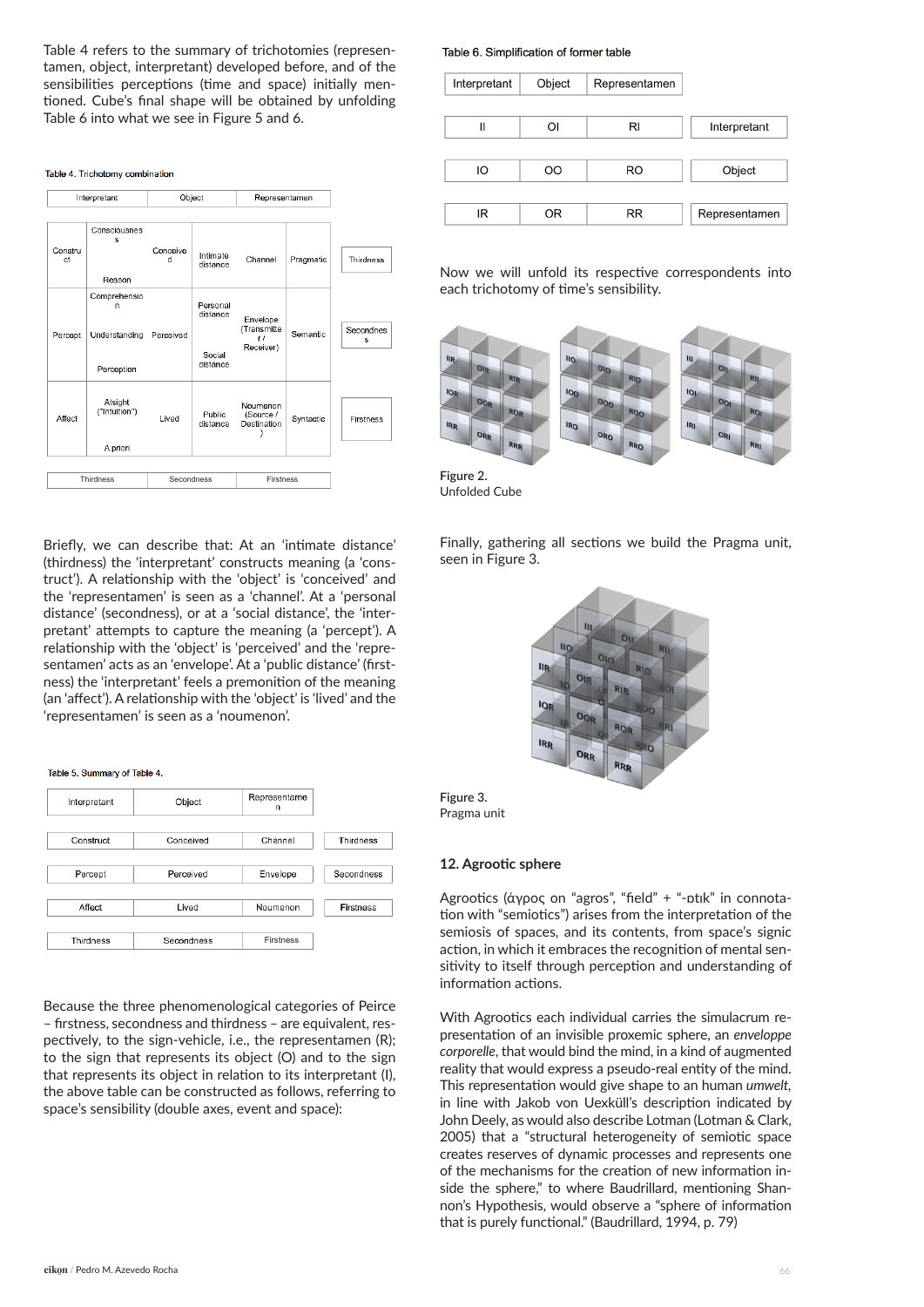Visually Hall's distances are represented around an individual's sign in parallel with Peirce's trichotomic categories, thereby extending the area of analysis and interaction with the object thing-in-itself that will interact with that space. In summary:

a) 'Pragmatic' (linked to the relationship between *umwelt*  and its interpretant), 'channel', 'intimate distance', 'conceived', 'construct', 'reason' and 'consciousness': relates to a Thirdness (as a sign that represents its object in relation to its interpretant) – which mediates;

b) 'Semantic ' (linked to the relationship between the spaces and the objects that relate), 'envelope', 'personal distance' – 'Social distance', 'perceived', 'percept', 'perception', 'understanding' and 'comprehension': relates to a Secondness (as a sign representing your object that indicates the relative nature of the sign to a second object) – which relates;

c) 'Syntactic' (linked to the interrelation of spaces of signs), 'noumenon', 'public distance', 'lived', 'affect', 'atsight' and '*a priori*'': relates to a Firstness (the representamen, the signvehicle, the thing-in-itself, without reference to any other) – which embodies quality or iconicity.



**Figure 4.** 

Agrootic sphere representation - Parallelism of spatial perception

Through Peirce's phenomenology (last line in Figure 4) an analogy was drawn between the upper line (see Figure 4), that represents the mind, and Hall's proxemics (see lower lines in Figure 4).



**Figure 5.**  Spatial perception simulacrum

To each simulacrum is related, or connected, a semiotic cube (see Figure 6) that represents a general state or characteristic of such subject. In Figure 5 we represent the dynamic lines that establish the relationships between the spaces of mind (upper line) and body (lower line).

After outlining the surrounding areas, the analysis of an interpreter is represented by "projecting" a mental line approach to the element of focus. Seeing this as just a conceptual example, opened to other constructions of relationships with the Pragma, at the following figure we have the case of the observation of an animal: the space of the element 'dog' is represented by its signic space (its status, its pedigree, its fur, its action, its proximity, its information memory about this element and alike) that can be "virtualized" by the Pragma. Signs of each element will appear through Peirce's phenomenological space of your image, and under the representation of the Pragma it will assume an adapter role, opening up the information tree view for the elements, serving, in the example, the second Pragma as an adapter/translator of the original ones. Each interpreter as an insight, through its Pragma, of the other. At the same time each own space interacts and combines (first: firstness with firstness).

Detailing the action of a certain Pragma, we proceed by removing the spaces and remaining only with the cube that we want to represent.

In this case, for example an observation of a "vehicle", is assumed that the construction of this semiotic process is produced through RRR - OOO - III, or:

a) RRR: a representamen in which its definition of the element (y-axis), space (x-axis) and time (z-axis) are all firstness, that is, the definition is presented as a 'noumenon', in a 'noumenon' space and at a 'noumenon' time;

b) OOO: an object in which its perception, space and time are all secondness, that is, the perception of it is presented as 'perceived', in 'perceived' space and at a 'perceived' time;

c) III: an interpretant in which its notion, space and time are all thirdness, that is, the notion of it appears as 'construct', in a 'construct' space and at 'construct' time.

In other words, as an example of description, could mean that an element's representamen (or thing-in-itself) acquired by the interpreter was perceived momentarily (RRR), but because the object was somehow familiar to him (OOO) – i.e., it was placed at a social/personal distance –, the comprehension of it triggered a memory already established or the reasoning on it was eventually easily produced, building thus an easy understanding of it (III) from the received sign – i.e., the sign, or image, view was a construct –, corresponding to the assumptions that made sense to the interpreter. The interpretant construct through its perceived object had an atsight noumenon representamen of the element's first presence.

To apply the Agrootic cubic model, first (not as a premise) we have to lay around each event (observer and object) the spatial perception simulacrum (seen in Figure 5 and detailed in Figure 4), and only them we apply the correlation with the respective Pragma, doing so for an elected characteristic, or set of characteristics, analysing each event, or element, with it and the relationships with others (or itself).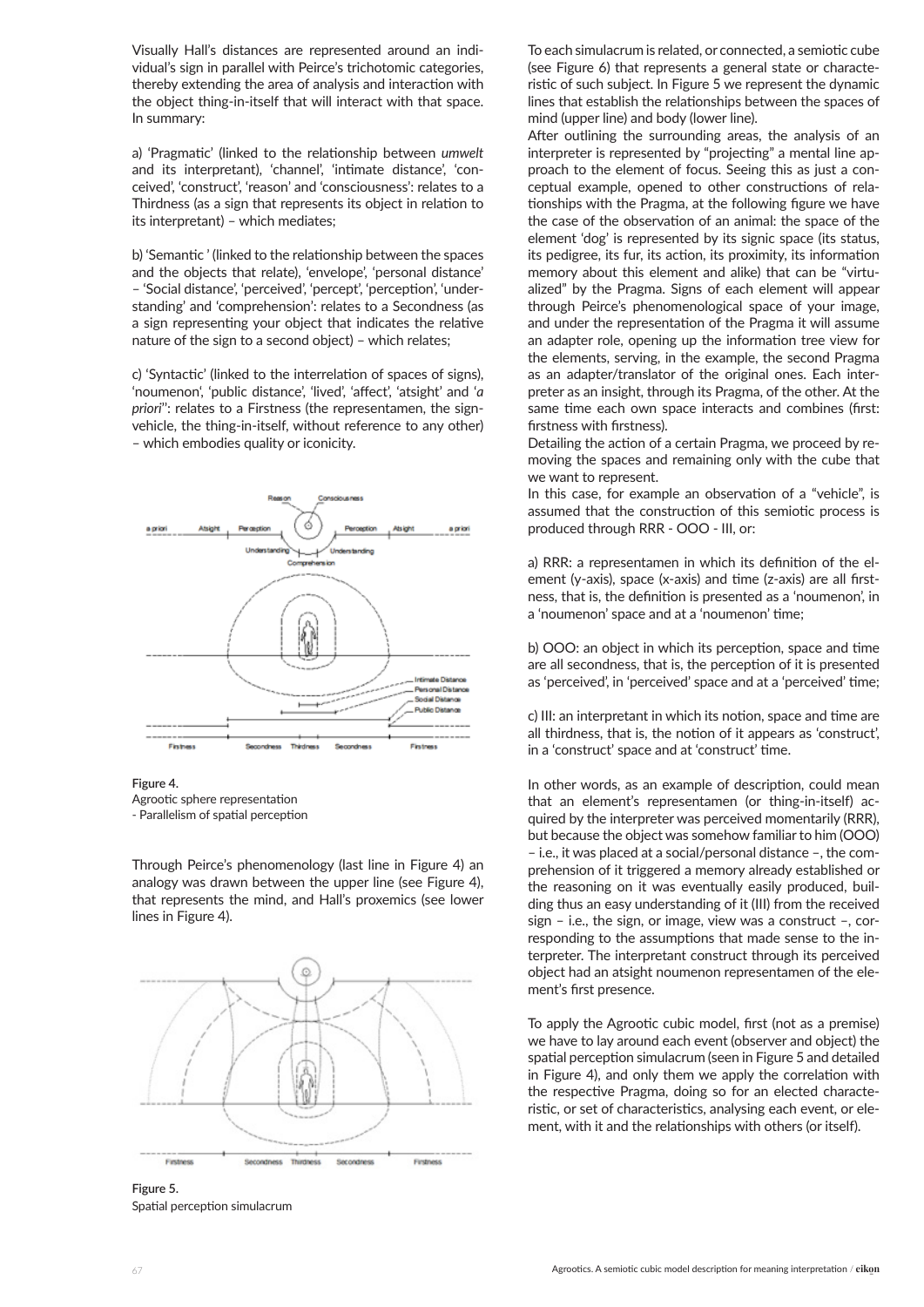

**Figure 6.**  Agrootic process between 2 elements



**Figure 7.**  Simplified perceptual process between the observer and the object

#### **13. Mind's expression in space**

Information tendency inclines to an escape of the flatland – mentioning Edward Tufte (1995) reference's to Edwin A. Abbott's book (Abbott, 2006) written in 1884 –, which two-dimensional view come in form of book pages, painting canvas, school boards, tablets screens, and also most of our thoughts. Digital information begins to live in threedimensional spaces and intersects with physical and virtual dimensions. Michael Heim stated that maybe "rather than control or escape or entertain or communicate, the ultimate promise of VR may be to transform, to redeem our awareness of reality." (Heim, 1993) Thus, unconsciously, perhaps we are immersed in this process. The term 'Virtual Reality' (VR) dates back to "Myron Krueger in the 1960s and to Ivan Sutherland and Morton Heilig even earlier." (id.) Heim described that Myron Krueger was a "far-seeing inventor of virtual-reality systems," having dedicated "his life to bringing full freedom of body movement to the interface." (id.) With the passing years this electronic realm extended to the real, and in 1990 a researcher from Boeing, Tom Caudell (Lee, 2012), introduced the term 'Augmented Reality' (AR). AR is generally an evolution of the extra necessities of the virtual reality's space, becoming more than virtual by its juxtaposition to the real world, as if our mental information about a given object assumed a real external representation in relation to our mind, and thus briefly turning the real space in an extension of the mind, simulating a hyperreality of cognitive sensitivity. Augmented reality is reflected as a mediator of worlds, as its own reality, increasing the perception of reality in real time, and also of meaning's semantic context with the world that surrounds us in a quasi-hallucinogenic state in overlapped imaginaries to the real world. Agrootics easily meets with AR by its acting form, categorizing itself as an augmented reality, but, in this case, of the mind itself.

Our necessity to know each other individually, our necessity to manifest ourselves, and to express our sense of things and how we perceive reality through our own eyes, always looks for a way to expose the mental ideas into material ones. There are other ways to think, to thought processing, that are imagetic visually realistic (in an associative and non-linear mind), musically and mathematically, and of auditory perception. One of those cases is observed, like an augmented reality, an ability to think in or with images. This process mirrors in the case of Temple Grandin (2009),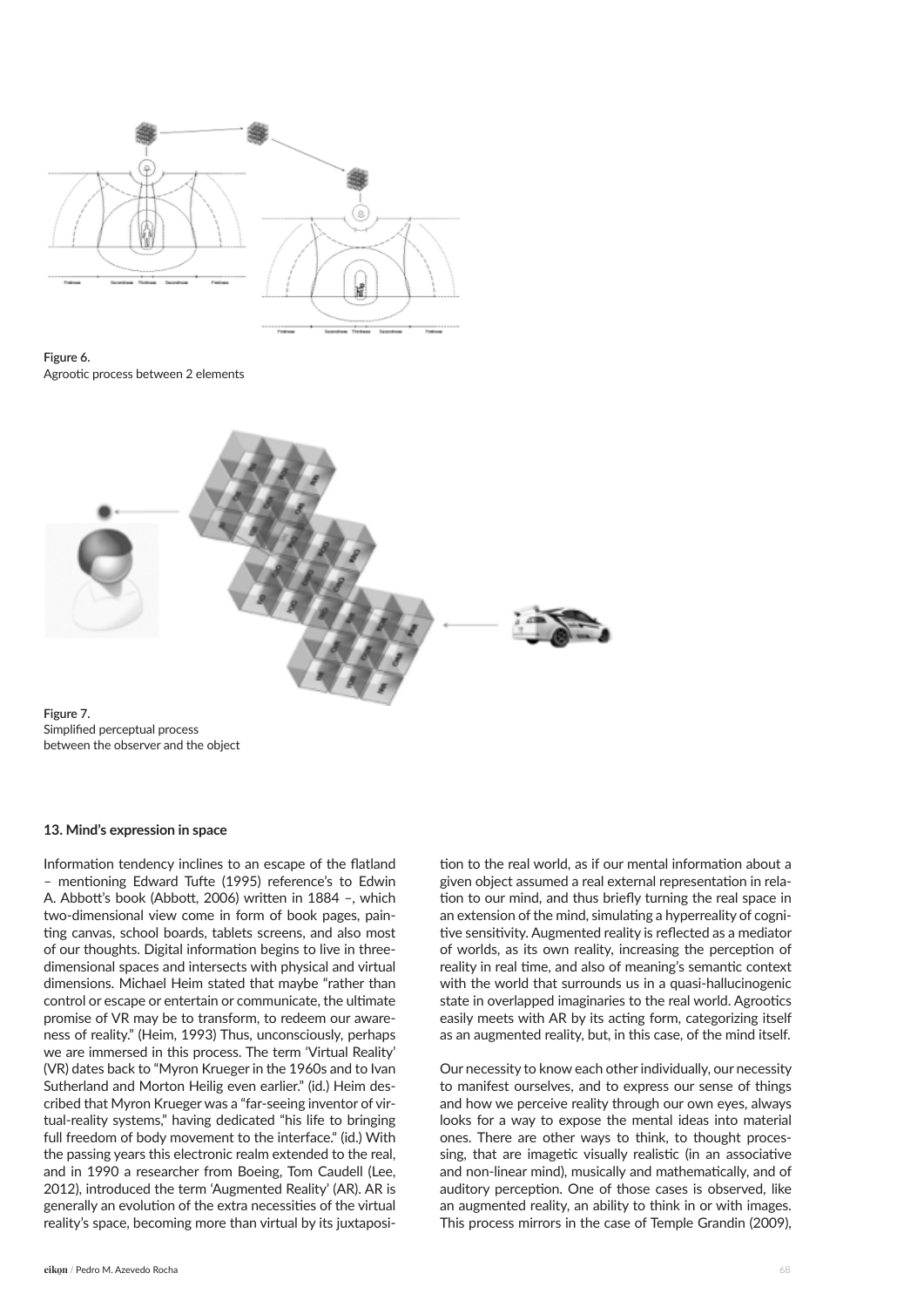diagnosed with autism, which publicly shared the functioning perception of her own mind. It was in the sense of refining this type of formulation, of the hypothesis of an autistic cognition of "thinking in pictures", that Maithilee Kunda (Kunda & Goel, 2010), a researcher in artificial intelligence and cognitive systems, concluded that "given the existence of considerable evidence in line with the hypothesis, the idea that certain individuals with autism may "think visually" should be taken seriously as a cognitive model and receive more focused and sustained attention in behavioral and neurobiological experiments." (id.)

Human beings have tried to express, and represent in many ways, their mental forms of information projecting them in their own space, sometimes through computer simulations in virtual environments, or by non-touchable holography. In accordance with the user's point of view augmented reality comes to trigger an engagement of him with given information through visual interaction, thus providing another perspective about a service or a product reaching customers potential through mixed information presentation format with reality itself. Agrootics, in part, is seen as a result of the necessity of understanding the technological philosophy behind augmented realities, and its imagetic view of our minds combined with real space and reality itself. Nevertheless, in the end, it's all about us.

#### **14. Technology as mind's extension**

We may have reached a point where the mind needs something to snatch the limiting intricacies of a skull, feeling that is more than the cocoon which inhabits and animates. In this sense, the technological evolution has complemented unconsciously this transposition of a former emptiness. In its Techgnosis (in 1998) writer Erik Davis remarked that "modems unscrewed the Huxley's mental 'reductive valve' and let in an unlimited mind (Mind at Large) network connected. (...) Computers and electronic media are 'connecting' to everyone and cyberspace it's taking shape as a changing virtual landscape of a merged collective mind." (Huxley, 2008, p. 24) Kerckhove said, citing Michael Benedikt, that with "cyberspace, a totally new space it's opened by life on earth own complexity: a new hive for a realm that lies between the two worlds. Cyberspace becomes a place for consciousness itself." (de Kerckhove, 2001, p. 15) A place where the mind becomes visible, where social networks are "supported by a technological extension, a technological surrogate of the central nervous system, as first noted by McLuhan." (de Kerckhove, 2001, p. 20)

According to Gilbert Ryle, philosopher and critic of Cartesian dualism, by advocating no distinction in the mind-body relationship, the mental processes are intelligent acts. In 1951, Ryle introduced the notion of "ghost in the machine" with The Concept of Mind (Ryle, 2009), where he wrote that "minds are not parts of a clock, are just pieces of a no clock." (Ryle, 2009, p. 20) This "ghost in the machine" was also discussed in "the ghost in the atom" (Davies & Chalmers, 1989), where Paul Davies joined some interviews with known scientists about quantum physics, arguing that the concrete understanding of the "spirit of the machine" is necessary to understand the discussion of the "ghost in the atom" (Davies & Chalmers, 1989, p. 52) itself. On the path to a better understanding of mind-body relationship neurosurgeon Sunil K. Pandya (2011) cites the neurologist Krishnamoorthy, remarking that mind's operations is similar to computers, where it becomes 'made in the image of': "The mind… is a virtual entity, one that reflects the workings of the neural networks, chemical and hormonal systems

in our brain." (id.) This form of putting in perspective the mind's shape as an information processing system, in which the mind is seen as a computing machine, has analogy in the "computational theory of mind" proposed in 1961 by mathematician and philosopher Hilary Putnam.

In fact, considering the increasingly complex online universe, we do not know if reality mimics the mental dimension or otherwise, or both simultaneously, however, human ecology is been having a parallel analogy with life itself. We are becoming the morphic space of relationships that we have established: spaces and territories to which we are daily connected in its constancy will define our perception limits. We start to extend us in virtual spaces to mentally evade from cubicular and urban spaces. In the sense of the body connection with technologies, mathematician and researcher Frieder Nake, in his article "Human-computer interaction viewed as the pseudo-communication" (Nake & Grabowski, 2001), considers semiotics as "fundamental to an understanding of human-computer interaction, and all computer artifacts." (id.) Supporting this argument Kecheng Liu (2000) points out that "understanding signs should contribute to our perception of information and information systems." (Liu, 2000, p. 1) Thus, with the argument that semiotics could be presented "as a framework for understanding and designing computer systems as sign systems," (Andersen, 1992) Peter Andersen through its "computer semiotics" (1992) pointed out "all levels of a system can be treated semiotically" (id.) having the principle that the "system interface is (...) is an obvious example of a sign-based computer." (id.) These former works are indicative of the importance for the argument of semiotics introduction as the adapter of mind with this cybersymbiosis and, overall, with social communications.

Interaction of people with extended realities, following the quality to transcend the mind of each one, provided by technological advances and the expansion of the internet connection, is transforming societies perspective which possess a reality of their own. Jean Baudrillard (1994) argued that our society is replacing all reality with signs, thus assuming a semiotic nature, and consequently our human experience is becoming a simulation of reality. Perhaps in the near future evolution of the human species reaches a point where it no longer needs technological tools and will connect its mental form with its own "ghost" in some way. Yet, for now, this is a mere thought, an imaginative wish, and Agrootics serves as replacement for the lack of such connection.

#### **15. Closure**

This meaning interpretation method, Agrootics, is understood as a proposal of a dimensional emulator of mind's hinted augmented reality. A model of meaning construction is presented that's characterized by lines of thought about the sensibility of space. This way of observing the world can maybe offer a paradigm shift in how we look, how we understand each other, and visually perceive space and its elements. This article result combines related research in Semiotics, Anthropology, Sociology, Neuroscience, Communication Science, Electronics and Informatics. Conjugating Agrootics with RA, and overall with informatics, it might boost a better understanding of information meaning and communication quality. In general, it might offer, at least, a different perspective on interpreting an event element in relation to its environment, and gives us transcendence in being. After all, we all are perceived, and emotionally constructed, in a three dimensional space.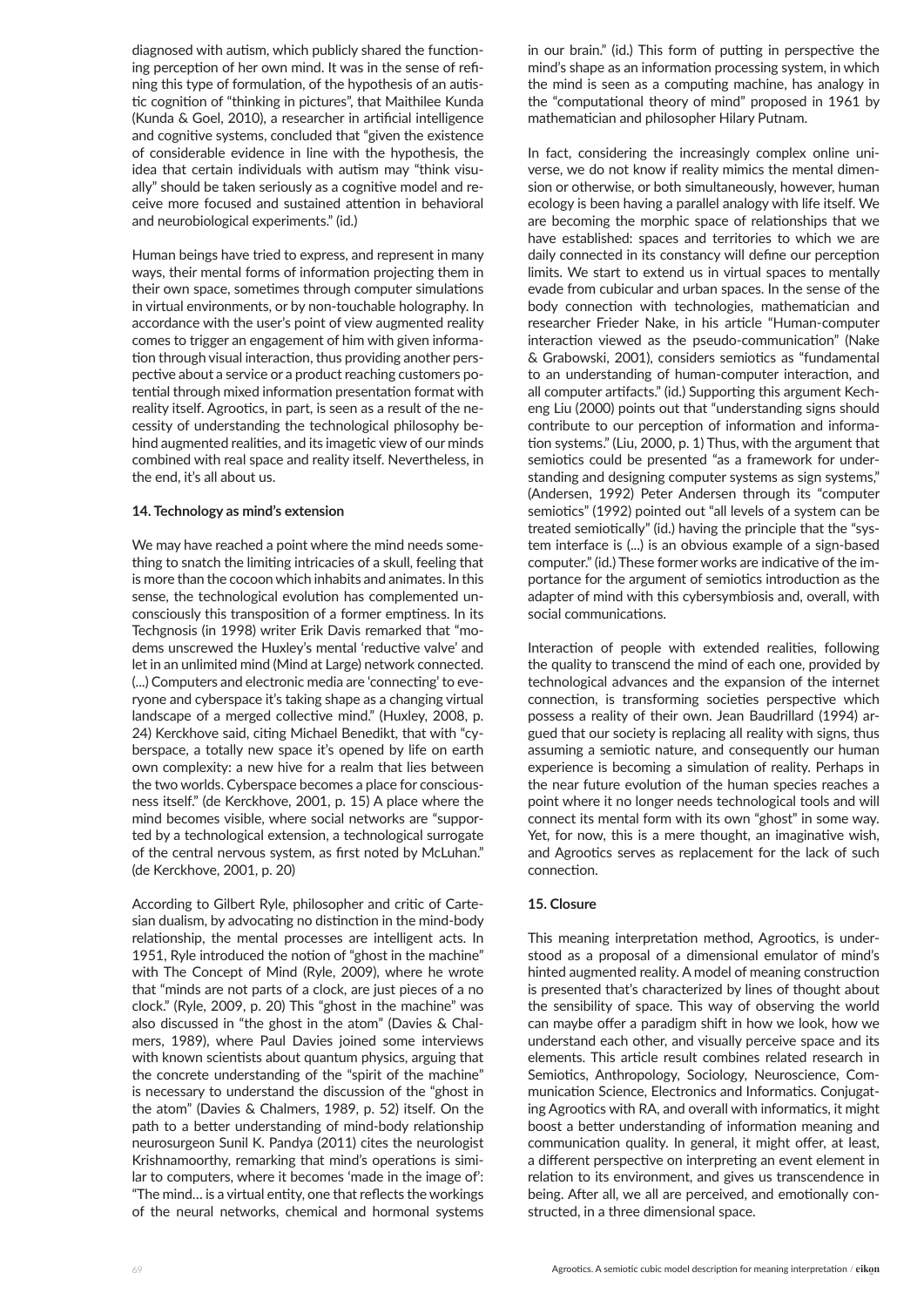## **Bibliography**

ABBOTT, E. A. (2006). **Flatland - Uma aventura em muitas dimensões** (H. M. Pereira, Trans.). Lisboa: Assírio & Alvim.

ANDERSEN, P. (1992). **Computer Semiotics**. Scandinavian Journal of Information Systems, 4.

BÁRTOLO, J. (2007). **Corpo e Sentido - Estudos Intersemióticos**. UBI, Covilhã: Livros Labcom.

BAUDRILLARD, J. (1994). **Simulacra and Simulation** (S. F. Glaser, Trans.): The University of Michigan Press.

BONATO, M., Zorzi, M., & Umiltà, C. (2012). **When time is space: Evidence for a mental time line**. Neuroscience & Biobehavioral Reviews, 36, 2257-2273. doi:10.1016/j. neubiorev.2012.08.007

BORGHI, A. M., & Cimatti, F. (2010). **Embodied cognition and beyond: Acting and sensing the body**. Neuropsychologia, 48, 763-773. doi:10.1016/j.neuropsychologia.2009.10.029

BOURDIEU, P. (1996). **The Rules of Art. genesis and Structure of the Literary Field**. (S. Emanuel, Trans.). California: Stanford University Press.

BOURDIEU, P. (1998). **Meditações Pascalianas** (M. S. Pereira, Trans.). Oeiras: Celta Editora.

CARONI, P., Donato, F., & Muller, D. (2012). **Structural plasticity upon learning: regulation and functions**. Nature Reviews Neuroscience, 13, 478-490. doi:10.1038/ nrn3258

CARUS, P. (1892). **What does anschauung mean?** The Monist, 2(4), 527-532.

CLARK, A., & Chalmers, D. (1998). **The Extended Mind.**  Analysis, 58, 7-19. doi:10.1093/analys/58.1.7

DAVIES, P. C. W., & Chalmers, D. (1989). **El espíritu en el átomo - Una discusión sobre los misterios de la física cuántica** (L. Lastowska, Trans.). Madrid: Alianza Editorial.

DE KERCKHOVE, D. (1997). **A Pele da Cultura - Uma investigação sobre a nova realidade electrónica** (L. Soares & C. Carvalho, Trans.). Lisboa: Relógio d'Água.

DE KERCKHOVE, D. (1998). **Inteligência conectiva : a emergência da cibersociedade** (A. VIseu, Trans.). Lisboa: Fundação para a Divulgação das Tecnologias de Informação.

DE KERCKHOVE, D. (2001). **The Architecture of Intelligence**: Birkhauser - Publishers for Architecture.

DEELY, J. (1995). **Introdução à Semiótica : história e doutrina**. Lisboa: Fundação Calouste Gulbenkian.

DEELY, J. (2004). **Semiotics and Jakob von Uexküll's Concept of Umwelt**. Sign Systems Studies, 32, 11–33.

DEELY, J., Powell, R. A., & Thomas, J. o. S. (1985). T**ractatus de Signis : the semiotic of John Poinsot**: Berkeley : University of California Press.

DELEUZE, G. (2011). **Francis Bacon - Lógica da Sensação**  (J. M. Justo, Trans.). Lisboa: Orfeu Negro.

DELEUZE, G., & Guattari, F. (1994). **What Is Philosophy?**  (H. Tomlinson & G. B. III, Trans.): Columbia University Press.

DRAYSON, Z. (2010). **Extended cognition and the metaphysics of mind.** Cognitive Systems Research, 11, 367- 377. doi:10.1016/j.cogsys.2010.05.002

FAVAREAU, D. (2002). **Beyond self and other: On the neurosemiotic emergence of intersubjectivity**. Σημειωτκή - Sign Systems Studies, 57-100.

FERRARELLO, S. (2010). **Intuition and perception in the sixth logical investigation of Edmund Husserl**. Revista Filosofía UIS, 9.

FONTANILLE, J. (2011). **Corps et sens**. Paris: Presses Universitaires de France.

FREEMAN, W. J. (2000). **A neurobiological interpretation of semiotics: meaning, representation, and information**. Information Sciences, 124, 93-102. doi:10.1016/S0020- 0255(99)00144-9

FREEMAN, W. J. (2004). **How and why brains create meaning from sensory information**. International Journal of Bifurcation and Chaos, 14, 515-530. doi:10.1142/ S0218127404009405

GAINES, E. (2006). **Communication and the Semiotics of Space**. Journal of Creative Communications, 1, 173-181. doi:10.1177/097325860600100203

GIBSON, J. J. (1986). **The Ecological approach to Visual Perception** Retrieved from https://archive.org/details/ pdfy-u5hmFOvOM2Civ4Gz

GIGUERE, M. (2011). **Dancing thoughts: an examination of children's cognition and creative process in dance**. Research in Dance Education, 12, 5-28. doi:10.1080/14647 893.2011.554975

GRADIM, A. (1998). **Teoria do Sinal em João de São Tomás**: Lusosofia.

GRANDIN, T. (2009). **How does visual thinking work in the mind of a person with autism? A personal account**. Philosophical Transactions of the Royal Society B: Biological Sciences, 364, 1437-1442. doi:10.1098/rstb.2008.0297

HALL, E. T. (1989). **The Dance of Life - The other dimensions of Time**. New York: Anchor Books Editions.

HALL, E. T. (1990a). **The Hidden Dimension.** New York: Anchor Books Editions.

HALL, E. T. (1990b). **The Silent Language**. New York: Anchor Books Editions.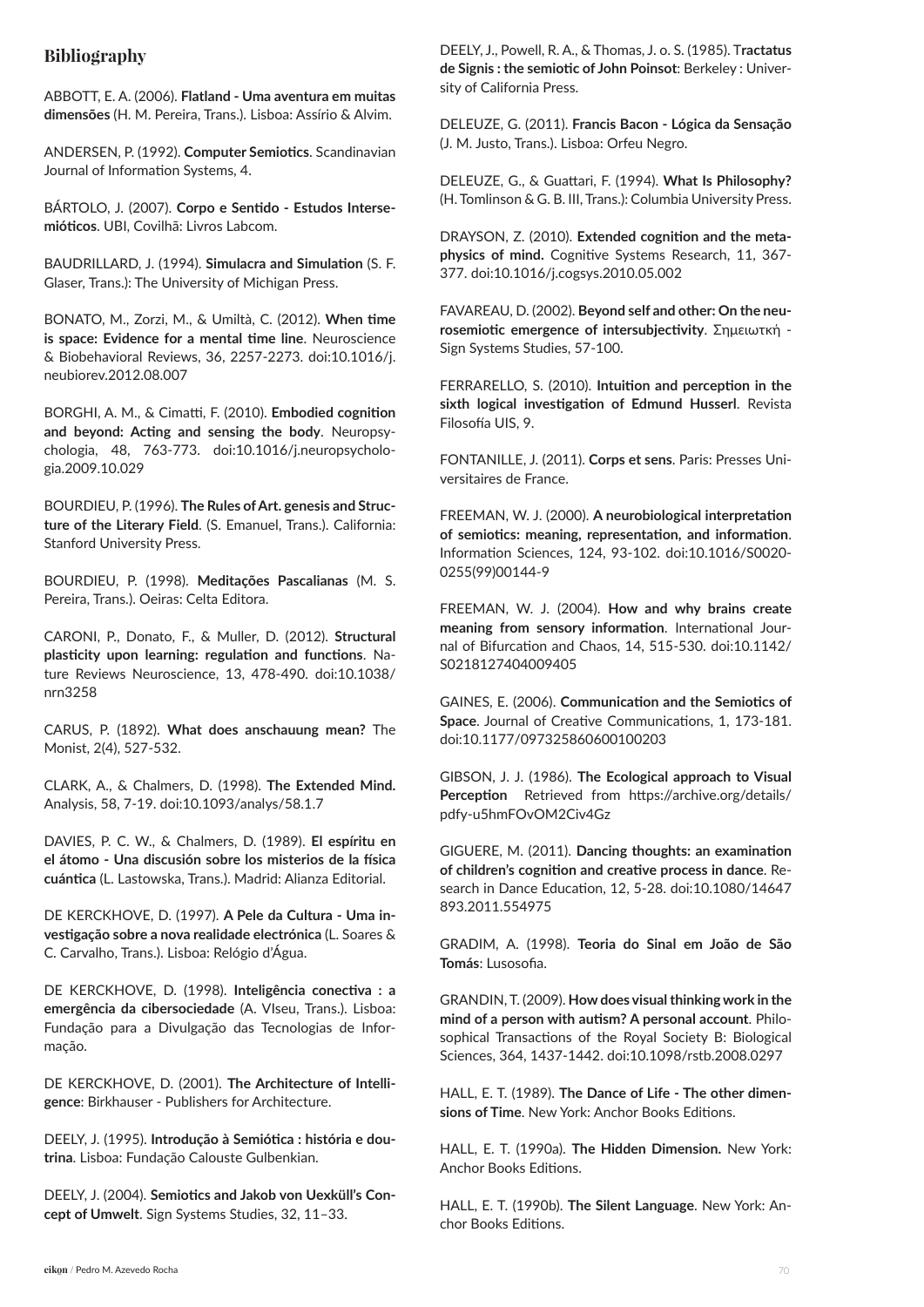HEIM, M. (1993). **The Metaphysics of Virtual Reality**

HUME, D. (2001). **Tratado da Natureza Humana** (S. d. S. Fontes, Trans.). Lisboa: Fundação Calouste Gulbenkian.

HUSSERL, E. (1994). **Lições para uma fenomenologia da consciência interna do tempo** (P. M. S. Alves, Trans.). Lisboa: Imprensa Nacional-Casa da Moeda.

HUSSERL, E. (1997). **Thing and Space. Lectures of 1907** (R. Rojcewicz, Trans. Vol. VII). Netherlands: Kluwer Academic Publishers.

HUSSERL, E. (2008). **A ideia da fenomenologia**. Lisboa: Edições 70, Lda.

HUXLEY, A. (2008). **As portas da percepção. Céu e inferno**  (J. Beleza, Trans. 2ª ed.). Porto: Via Óptima, Oficina Editorial.

KANT, I. (2001). **Crítica da Razão Pura** (M. P. d. Santos & A. F. Morujão, Trans. 5 ed.). Lisboa: Fundação Calouste Gulbenkian.

KOCKELMAN, P. (2013). **Information is the enclosure of meaning: Cybernetics, semiotics, and alternative theories of information**. Language & Communication, 33, 115-127. doi:10.1016/j.langcom.2013.01.002

KOIVISTO, M., Kainulainen, P., & Revonsuo, A. (2009). **The relationship between awareness and attention: Evidence from ERP responses**. Neuropsychologia, 47, 2891-2899. doi:10.1016/j.neuropsychologia.2009.06.016

KOTOV, K. (2002). **Semiosphere: A chemistry of being**. Sign Systems Studies, 30, 41-54.

KUNDA, M., & Goel, A. K. (2010). **Thinking in Pictures as a Cognitive Account of Autism.** Journal of Autism and Developmental Disorders, 41, 1157-1177. doi:10.1007/ s10803-010-1137-1

LE CORBUSIER. (2010). **O Modulor** (M. Sequeira, Trans.). Lisboa: Antígona/Orfeu Negro.

LEE, K. (2012). **Augmented Reality in Education and Training**. TechTrends, 56, 13-21. doi:10.1007/s11528-012- 0559-3

**LEFEBVRE**, H. (1991). **The Production of Space** (D. Nicholson-Smith, Trans.): Blackwell Publishing.

LÉVY, P. (1999). **Cibercultura** (C. I. d. Costa, Trans. 1ª ed.). São Paulo: Editora 34 Ltda.

LIU, K. (2000). **Semiotics in Information Systems Engineering**: Cambridge University Press.

LOCKE, J. (2010). **Ensaio sobre o Entendimento Humano**  (E. A. d. Soveral, Trans.). Lisboa: Fundação Calouste Gulbenkian.

LOTMAN, J. (1990). **Universe of the Mind** (A. Shukman, Trans.). London: I.B. Tauris & Co. Ltd.

LOTMAN, J., & Clark, W. (2005). **On the Semiosphere**. Sign Systems Studies, 33, 205–226.

LOTMAN, J., & Uspensky, B. A. (1978). **Myth — Name — Culture**. Semiotica, 22(3-4).

LÖVDÉN, M., Wenger, E., Mårtensson, J., Lindenberger, U., & Bäckman, L. (2013). **Structural brain plasticity in adult learning and development**. Neuroscience & Biobehavioral Reviews, 37, 2296-2310. doi:10.1016/j.neubiorev.2013.02.014

LUDWIG, D. (2014). **Extended cognition and the explosion of knowledge**. Philosophical Psychology, 28, 355- 368. doi:10.1080/09515089.2013.867319

LUU, P., Geyer, A., Fidopiastis, C., Campbell, G., Wheeler, T., Cohn, J., & Tucker, D. M. (2010). **Reentrant Processing in Intuitive Perception**. PLOS ONE, 5, e9523. doi:10.1371/ journal.pone.0009523

MARSHALL, L. (2001). **The Body Speaks.** London: Metheuen Publishing.

MARTINS, M. d. L. (2011). **Crise no castelo da cultura. Das estrelas para os ecrãs**. Coimbra: Grácio Editor.

MERIKLE, P. M., Smilek, D., & Eastwood, J. D. (2001). **Perception without awareness: perspectives from cognitive psychology**. Cognition, 79, 115-134.

MERRELL, F. (2001). **Lotman's Semiosphere, Peirce's Categories, and Cultural Forms of Life.** Sign Systems Studies, 29, 385–414.

MERRITT, M. (2011). **The cure for the cure: Networking the extended mind**. Philosophical Psychology, 24, 463- 485. doi:10.1080/09515089.2011.580050

MORENTIN, J. M. d. (2008). **La semiótica de los bordes. Apuntes de metodología semiótica**. Córdoba, Argentina: Editorial ComunicArte.

NADIN, M. (1986). **Can Field Theory be Applied to the Semiotics of Communication?** Communications, 12(3), 61- 80. doi:10.1515/comm.1986.12.3.61

NAKE, F., & Grabowski, S. (2001). **Human–computer interaction viewed as pseudo-communication**. Knowledge-Based Systems, 14, 441-447. doi:10.1016/S0950- 7051(01)00140-X

NORMAN, J. (2002). **Two visual systems and two theories of perception: An attempt to reconcile the constructivist and ecological approaches**. The Behavioral and Brain Sciences, 25, 73-96; discussion 96-144.

OVERGAARD, M., Rote, J., Mouridsen, K., & Ramsøy, T. Z. (2006). **Is conscious perception gradual or dichotomous? A comparison of report methodologies during a visual task**. Consciousness and Cognition, 15, 700-708. doi:10.1016/j.concog.2006.04.002

PANDYA, S. K. (2011). **Understanding Brain, Mind and**